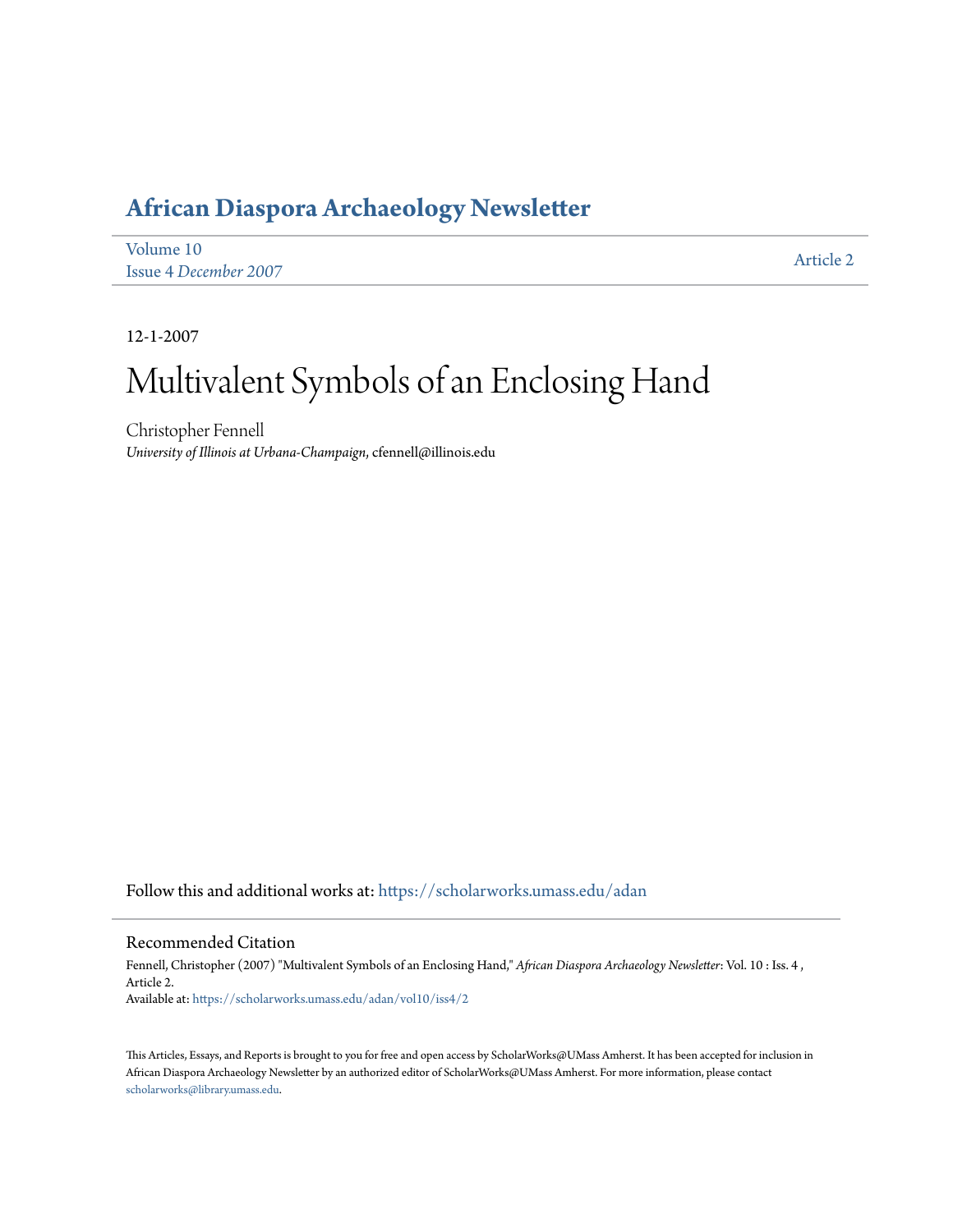

# **December 2007 Newsletter**

# **Multivalent Symbols of an Enclosing Hand**

By Christopher C. Fennell\*



The following is an edited excerpt from *Crossroads and Cosmologies: Diasporas and Ethnogenesis in the New World*, University Press of Florida, Gainesville, 2007. Introductory sections of this excerpt outline a theoretical framework, portions of which are then applied in the last section of this excerpt in analyzing the possible meaning and significance of small brass figures of fists or enclosed hands uncovered archaeologically at a number of nineteenth-century work and occupation sites of African Americans. These objects, which have often been referred to as "fist charms" or "hand charms" in archaeological reports, illustrate a dynamic intersection of European-American and African-American belief systems.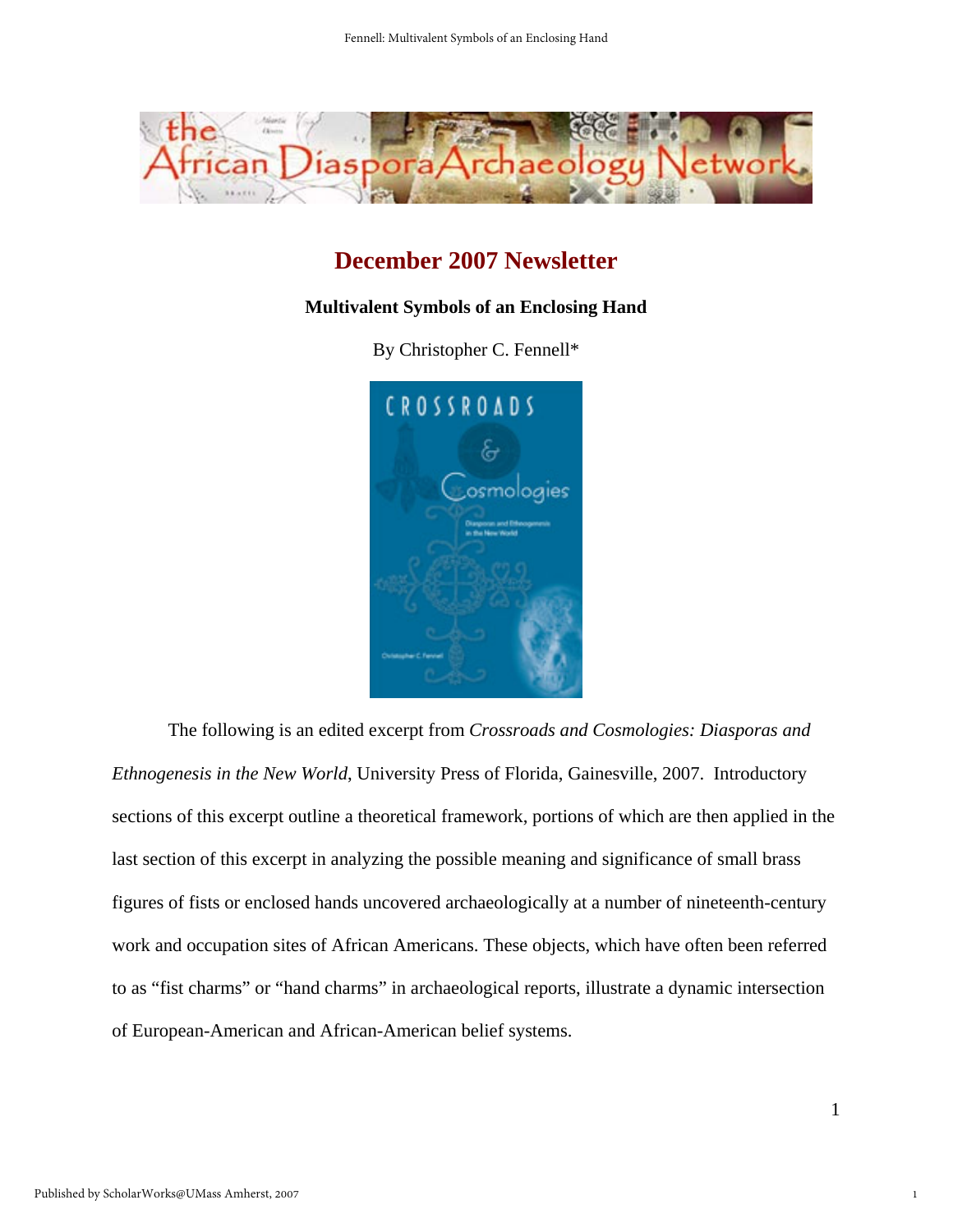### **Introduction**

This book employs anthropological theories concerning modes of symbolic expression, the formation and maintenance of social group identities, and the roles of individual creativity and innovation within those group dynamics. I examine "core" symbols within particular cultures impacted by diasporic movements across the Atlantic. Core symbols serve within a culture to express fundamental elements of a group's cosmology and sense of identity within the world. Core symbols can be communicated through spoken words and ritual performances and are often depicted in tangible, graphic form through renderings in material culture (e.g., Ortner 1973; Turner 1967, 1973). Such graphic renderings of core symbols span a continuum of expressive modes within each culture. This spectrum extends from what I refer to as "emblematic" communications, on one end of the continuum, to more "instrumental" versions at the other end (see, e.g., Firth 1973; Ortner 1973; Turner 1967, 1973). Emblematic versions serve to summarize the identity of a culture group as a cohesive order, and are illustrated by symbols such as a national flag, the crucifix of Christianity, or the Star of David for Judaism. Instrumental expressions of the same core symbol are more abbreviated in their compositions and are used for more individual purposes. An example of such an instrumental version is seen when members of the Christian faith move their hands across heart and brow to gesture a cross as a sign of selfprotection and individual prayer.

 Core symbols within stable culture groups were deployed in such a broad spectrum of expressive modes. Emblematic expressions of social group identities were typically employed in settings that involved public ceremonies that celebrated group solidarity. More abbreviated and instrumental expressions of those symbols were often utilized in private settings and for individual purposes. I apply these concepts to analyze the creation and use of material

 $\mathcal{L}$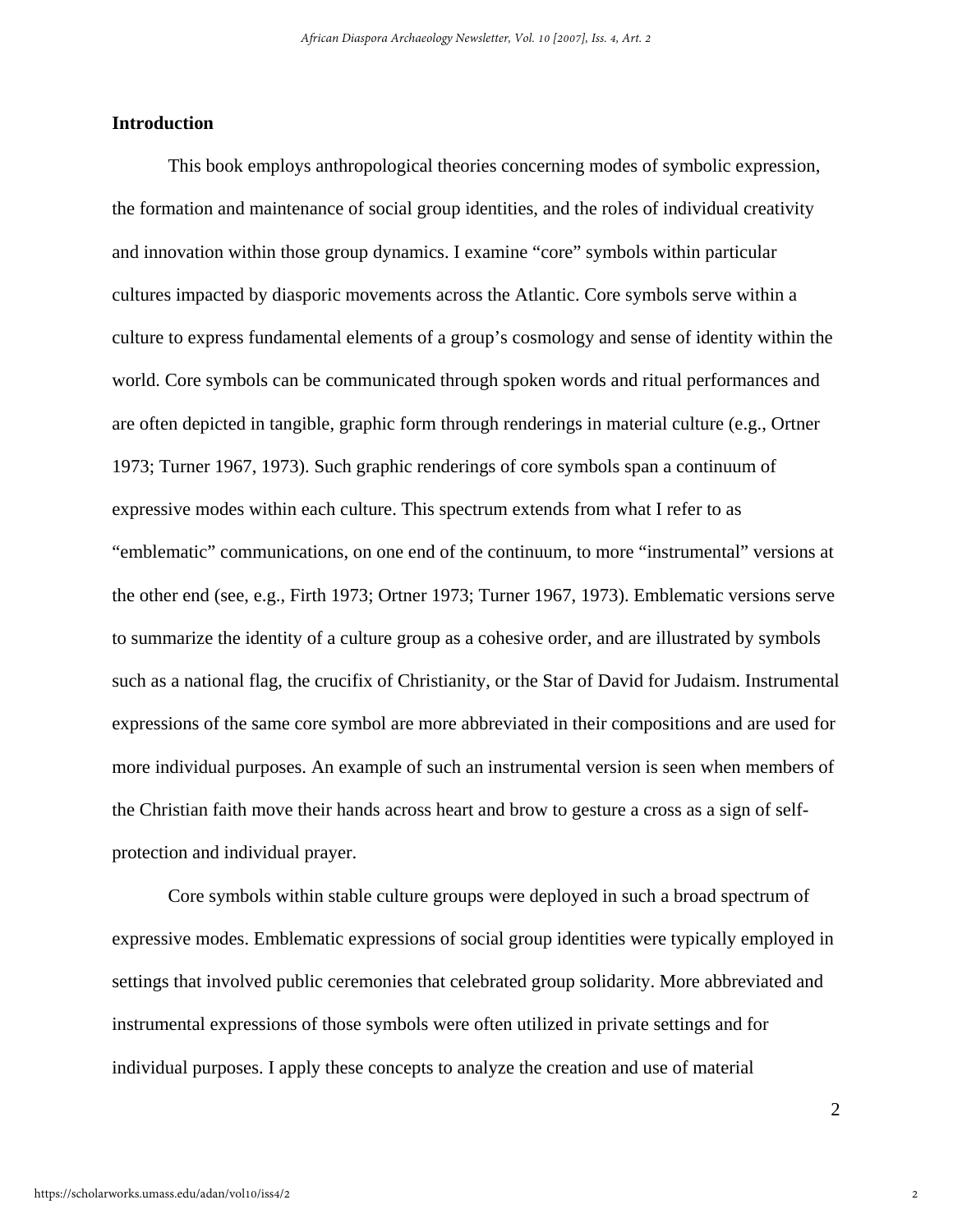expressions of core symbols within the diasporas of various cultures from Africa and Europe, such as the BaKongo, Yoruba, Fon, and Palatine German cultures, among others. I explore the divergent ways these cultural processes played out among populations at sites in North America, the Caribbean, and South America in the fifteenth through nineteenth centuries. Focusing on African diaspora cultures, I find that the use of private, instrumental symbolism was prevalent in objects reflecting BaKongo and Yoruba religious beliefs uncovered at sites in North America. This contrasted significantly with the material culture and symbolism of African descendant groups in Caribbean and South American locations, such as Cuba, Haiti, and Brazil.

#### **Shared Meanings and Culture Dynamics**

 Archaeologists have recovered a variety of objects that appear to have been used for religious purposes by African-American occupants of sites dating in the late seventeenth through nineteenth centuries in North America. A number of those artifacts bear crossed lines and other attributes similar to the skull figure uncovered at the Demory site in Loudoun County, Virginia. Examples include: pottery bowls with crosses incised on their bases; white clay marbles, coins, and pewter spoons with "X" marks scratched into them; and caches of quartz crystals, polished stones, pieces of chalk, ash, iron nails and blade-like fragments, bird skulls, crab claws, coins and bone disks secreted under the brick and wood floors of dwellings (e.g., Brown 1994; Ferguson 1992, 1999; Franklin 1997; Galke 2000; Joseph, Hamby, and Long 2004; Leone 2005; Leone and Fry 1999; McKee 1995; Patten 1992; Samford 1996; Wilkie 1995, 1997; Young 1996, 1997; Zierden 2002).

These objects typically appear in contexts that indicate they were used in private, often surreptitious, settings. The symbolic composition of these items also appears to be significantly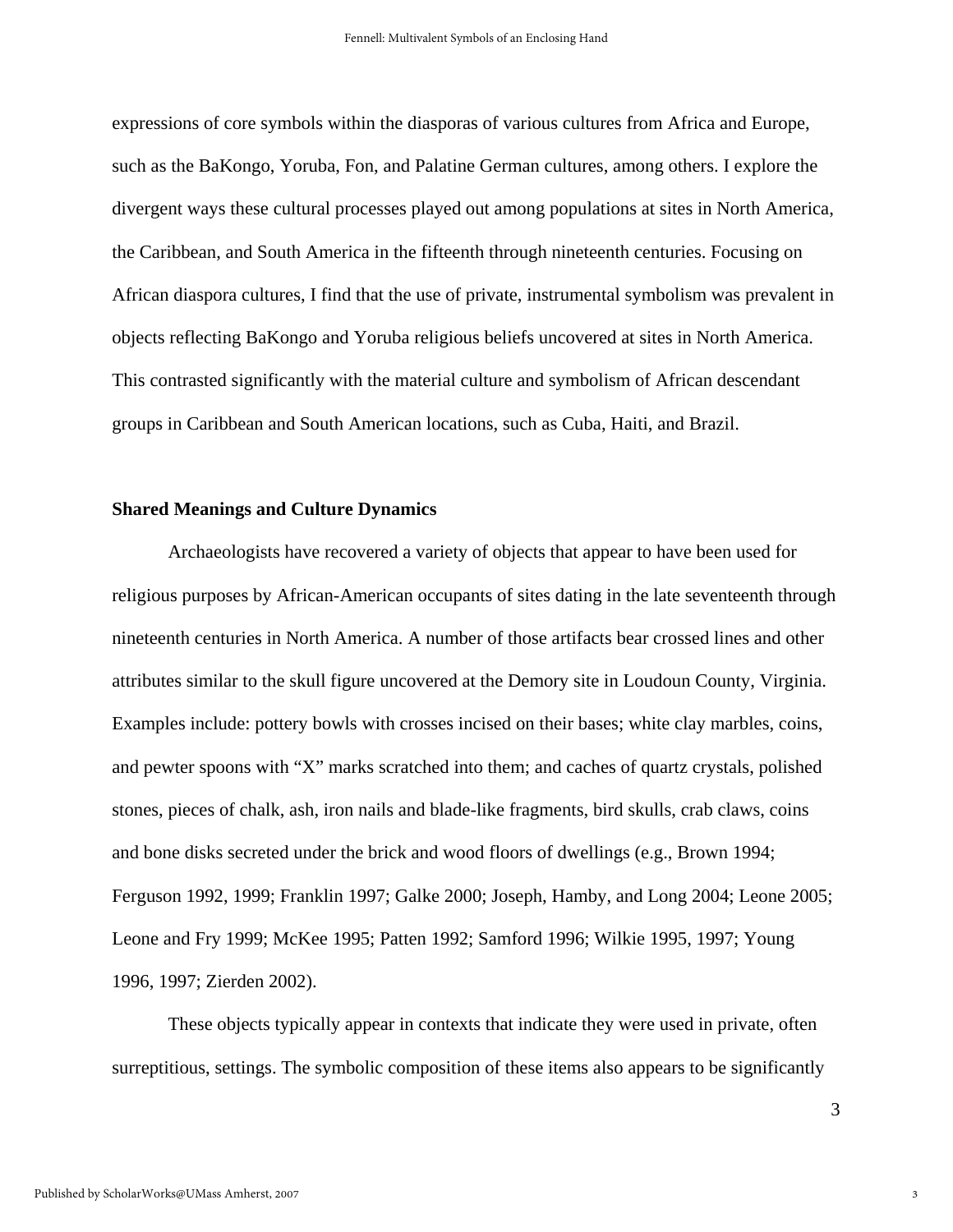abbreviated in comparison to key symbols of African cultures from the relevant time periods. These characteristics raise engaging issues concerning the processes of symbolic expression and the blending of cultural beliefs and practices over time.

 The analysis presented in this book explores the ways in which symbolically composed artifacts likely served their creators and users as significant components of private religious rituals, as potential communicators of group identities, and as expressions of individual creativity in the forging of new social relationships. This study investigates the creative uses of facets of particular cultural beliefs over time and in new social settings. I first examine an array of artifacts that appear to have been created as expressions of certain beliefs within the BaKongo religion of West Central Africa (Fig. 1.2), and I explore the changes over time and space in the modes of symbolic expressions derived from that belief system. Similar developments manifested in the material expressions of the Yoruba and Fon cultures of West Africa (Fig. 1.2) are also addressed. This analysis is designed to avoid an assumption that homogeneous, "pan-African" religious beliefs characterized a wide variety of African cultures that were in fact quite diverse and rich in their beliefs and practices (e.g., Lovejoy 2000: 16-17; Posnansky 1999: 22).

 I apply an interpretative framework that assesses whether these artifacts possessed meaning and significance derived from core symbols found in African cultures such as the BaKongo. My interpretative approach illustrates the operation of three interrelated processes. *First*, a core cultural symbol of a particular social group is typically expressed across a spectrum, ranging from "emblematic" to "instrumental" modes. An emblematic form of a core symbol often serves to express a social group's collective identity. In contrast, instrumental forms of the

4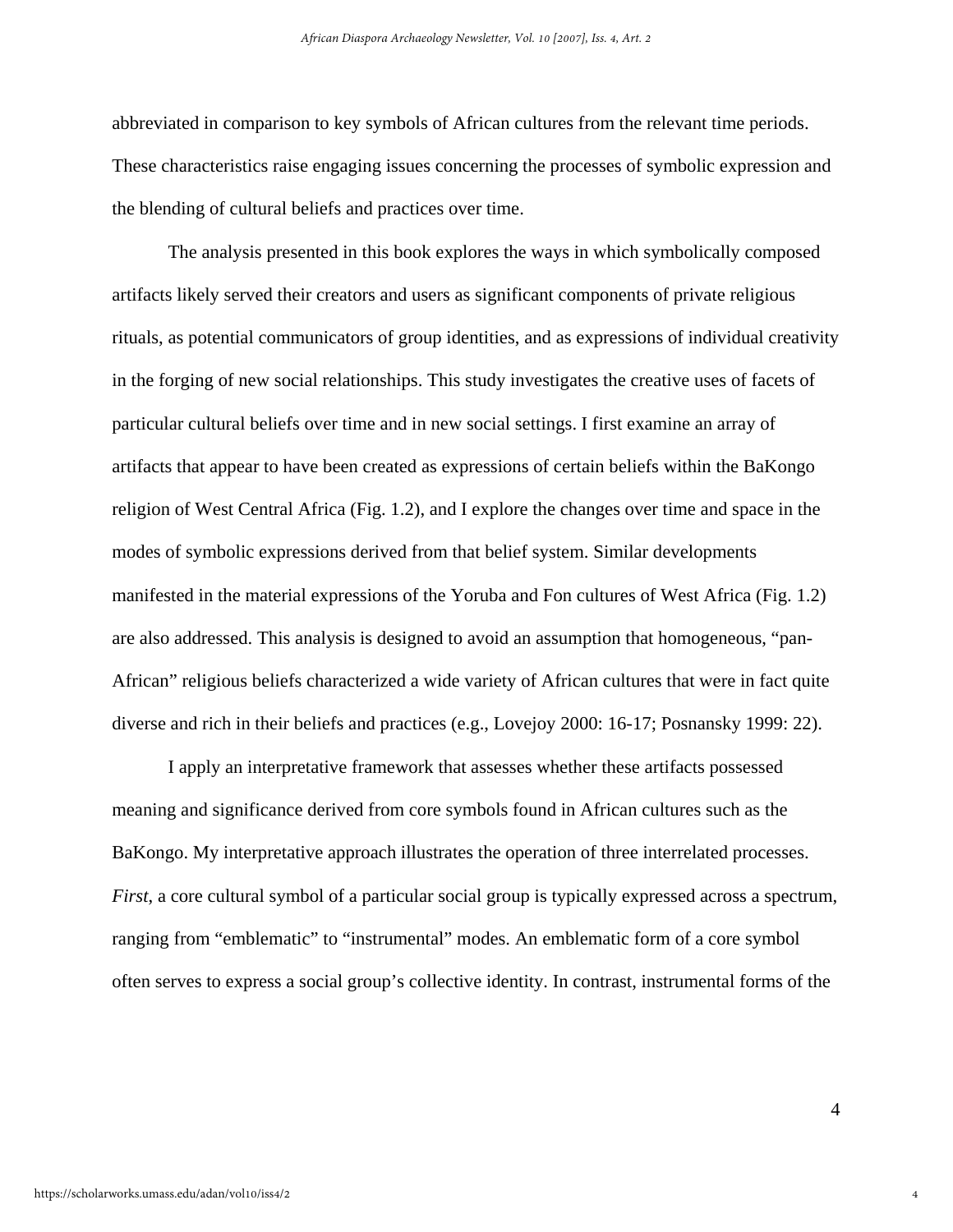

**Figure 1.2. Locations, cultural groups, and language areas in Africa discussed in this book include the following: (1) Senegambia, Mandinga, Bambara; (2) Sierra Leone, Mande; (3) Ashanti, Asante; (4) Gold Coast, Koramantin; (5) Dahomey, Fon, Yoruba, Ewe; (6) Bight of Benin; (7) Benin, Igbo; (8) Bight of Biafra; (9) BaKongo, Kingdom of Kongo, Ndongo, Angola; and (10) Barolong boo Ratshidi, Tshidi (image by the author).** 

same core symbol frequently consist of abbreviated and private expressions for personal purposes. *Second*, such a core symbol is usually expressed in its most fully complex and embellished form in the emblematic expressions of public and group rituals. When a core symbol of a cultural belief system is used for more private and personal ends, it is often expressed as an instrumental symbol that uses only selected and abbreviated components of the full array of the core symbol's composition. *Third*, such an individual and private use of abbreviated forms of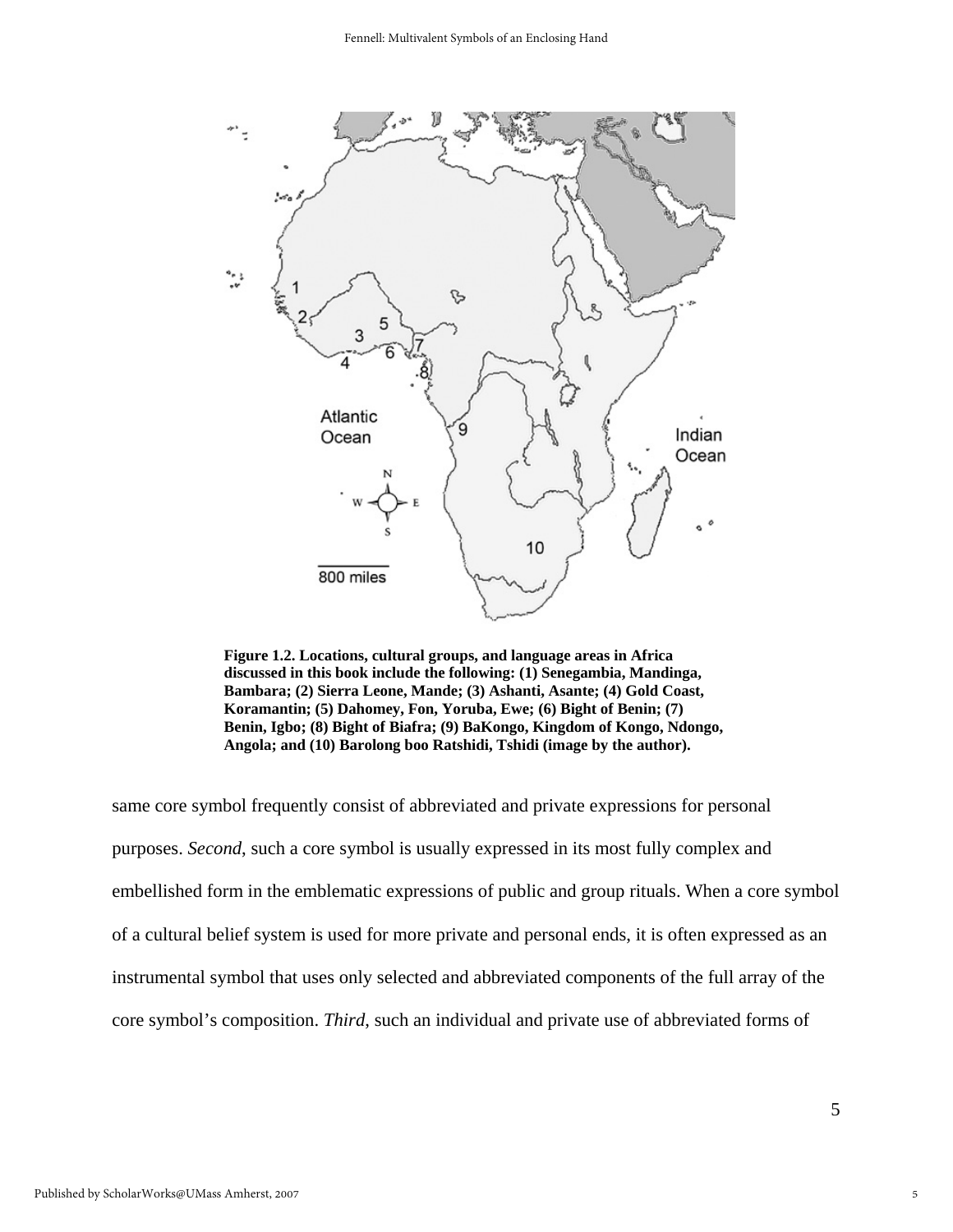core symbols can lead to stylistic innovation and the creation of new symbolic repertoires to express membership in social networks formed in new settings.

 These three processes unfolded, for example, when persons who subscribed to the BaKongo religion in West Central Africa were abducted into slavery and were able to continue their cultural practices only in covert, individualized settings in the slave quarters of plantations and "big houses" located in North America. In such social settings, those persons could not easily continue the group rituals and public expressions of their beliefs and associated core symbols. They focused instead on individualized and private uses of those core symbols to invoke spiritual powers for self-protection.

With rare exception, there is little evidence of newly-elaborated core symbols of blended African cultures emerging in the material culture of African Americans in this time period in the United States. This contrasts significantly with the material culture and symbolism of African heritage groups in Caribbean and South American locations, such as Haiti and Brazil. In those locations outside the United States, new, highly embellished symbolism was developed out of the blending of diverse African religions, including the BaKongo, Yoruba, and Dahomean belief systems. These embellished symbols were often displayed publicly and in ways likely intended to signal new social networks and group identities. This process of the creation of new emblematic symbols involved an exercise in ethnogenic bricolage, a concept I explore further in the final chapter of the book.  $[\ldots]$ 

#### **Core Symbols Across a Continuum**

 Before examining an example of a core symbol from the BaKongo culture in detail, we should consider how anthropologists have observed and defined such expressions across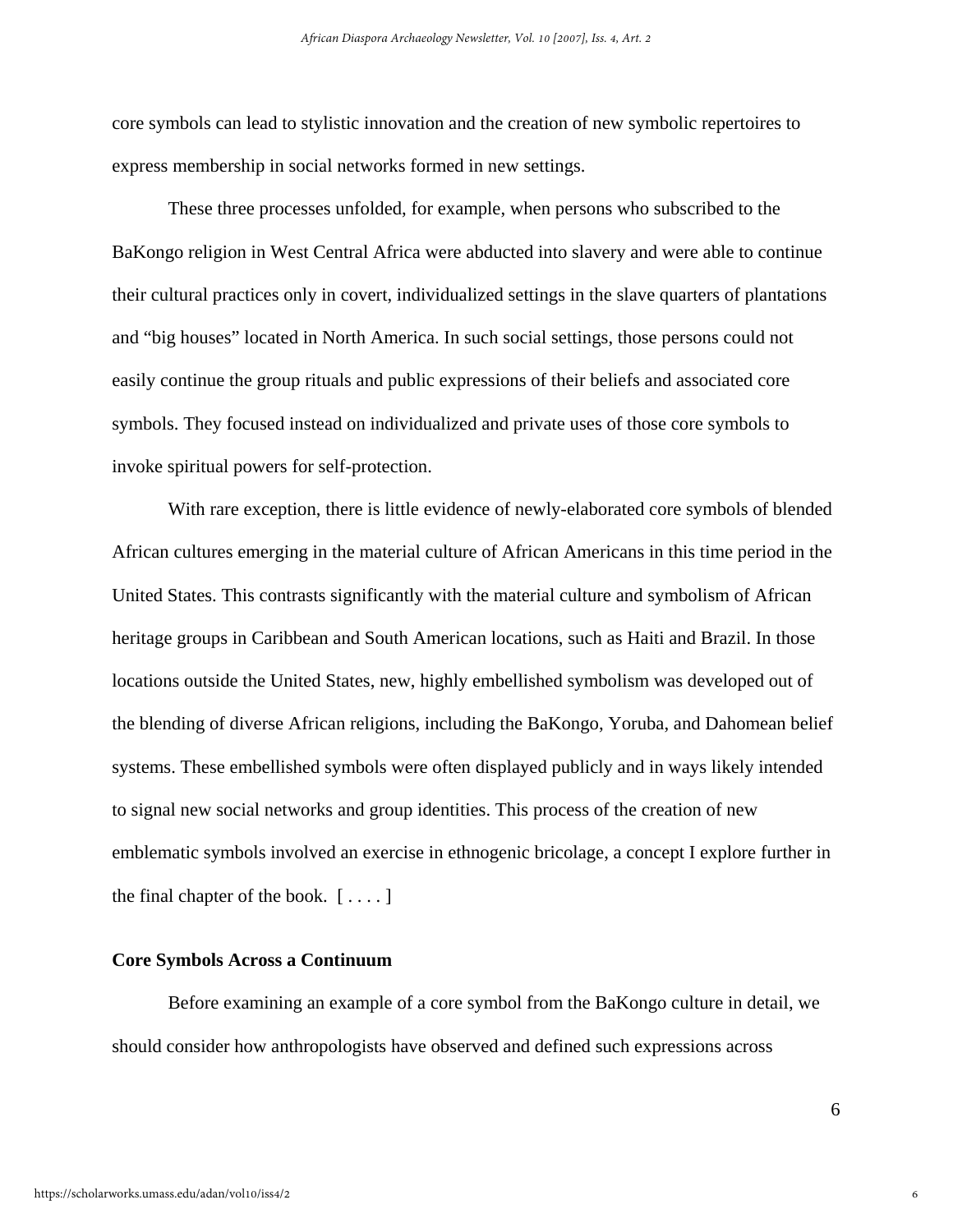numerous cultures they have studied. The characteristics of core symbols, which have also been referred to as "dominant" or "key" symbols, have been the subject of extensive analysis (e.g., Geertz 1973: 126-41; Ortner 1973: 1338-39; Schneider 1980: 8, 113-14; Turner 1967: 20-31; 1973: 1101-04; Wagner 1986: 11-12). For example, Ortner (1973) analyzed key symbols within individual cultures as being manifested along a continuum of expressive modes. At one end of this spectrum are expressions of a key symbol that I refer to as "emblematic," which are meaningful and significant as representations of group identity and solidarity. At the other end of the continuum are expressions that have a more limited, individualized, and instrumental purpose (Ortner 1973: 1339-40).

 Emblematic symbols typically have the effect of "summing up, expressing" and "representing for the participants in an emotionally powerful way, what the system means to them" (Ortner 1973: 1339). These emblematic expressions typically invoke "a conglomerate of ideas and feelings," and an array of metaphoric meanings communicated by the different elements composing the emblem. This type of representation is emblematic in that it stands for all those ideas, feelings, and metaphors "all at once" and "does not encourage reflection on the logical relations among these ideas, nor on the logical consequences of them as they are played out in social actuality" (Ortner 1973: 1339-40). Ortner sees examples of such emblematic symbols in the American flag, the crucifix of Christianity, and the churinga of Australian Aborigine groups. Thus, emblematic symbols can be expressive of a variety of identity types, such as subscription to a particular cosmology, or membership in a nationality, ethnic group, or social network (Ortner 1973: 1339-40).

 In contrast, an "instrumental" symbol has a more practical and immediate purpose, and is "valued primarily because it implies clear-cut modes of action appropriate to correct and

7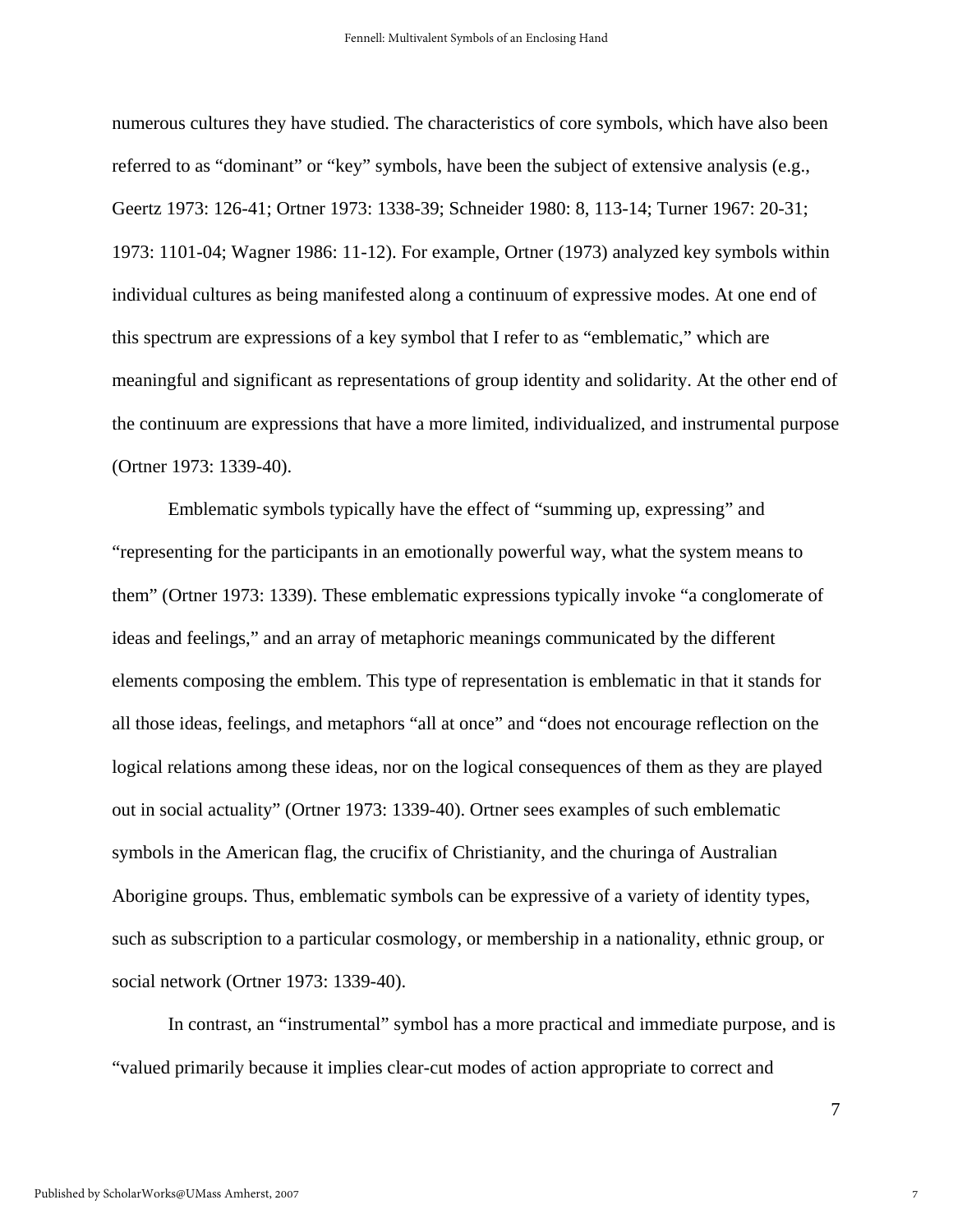successful living" (Ortner 1973: 1341). These instrumental symbols are thus "culturally valued in that they formulate the culture's basic means-ends relationships in actable forms" (Ortner 1973: 1341; Turner 1967: 32). Over time, actors may take components of an emblematic symbol and create a derivative, but more limited, instrumental symbol. In turn, that derived instrumental symbol may later become further developed and embellished so that it comes to function as a summarizing symbol for a different identity and shared meaning system in a later social setting (Firth 1973: 236-37; Ortner 1973: 1344; Wolf 1972: 150).

 Among archaeologists, an objection is often raised that questions whether an analyst examining the limited evidence available in the archaeological record can reasonably comment on the expressive intentions of past social actors. For example, in individual compositions for instrumental purposes, the creator of a particular material representation will often design it to embody an array of metaphors, making the symbolic expression polysemous by design (Douglas 1975: 150; 1996: 10; Firth 1973: 207; Wagner 1975: 90, 98, 122). The terms polysemous, polyvalent, and multivalent are used by anthropologists to indicate that multiple meanings and messages can be at play in a given context with regard to a particular symbol. Other persons within the same social networks who view and react to one person's creation of a symbolic expression will often see in it one or more of the metaphoric messages intended by the designer. However they may also read from it other metaphoric meanings not intentionally communicated by the author (Bruner 1993: 332; Fabian 1985: 145-47). The symbolic expression can thus be created and used in a way that has a separate polyvalent impact -- the array of metaphoric meanings read into the representation by viewers of the symbol -- that overlaps to some degree with the polysemous design of the author (Tilley 1999: 28-33; Turner 1967: 20-31).

8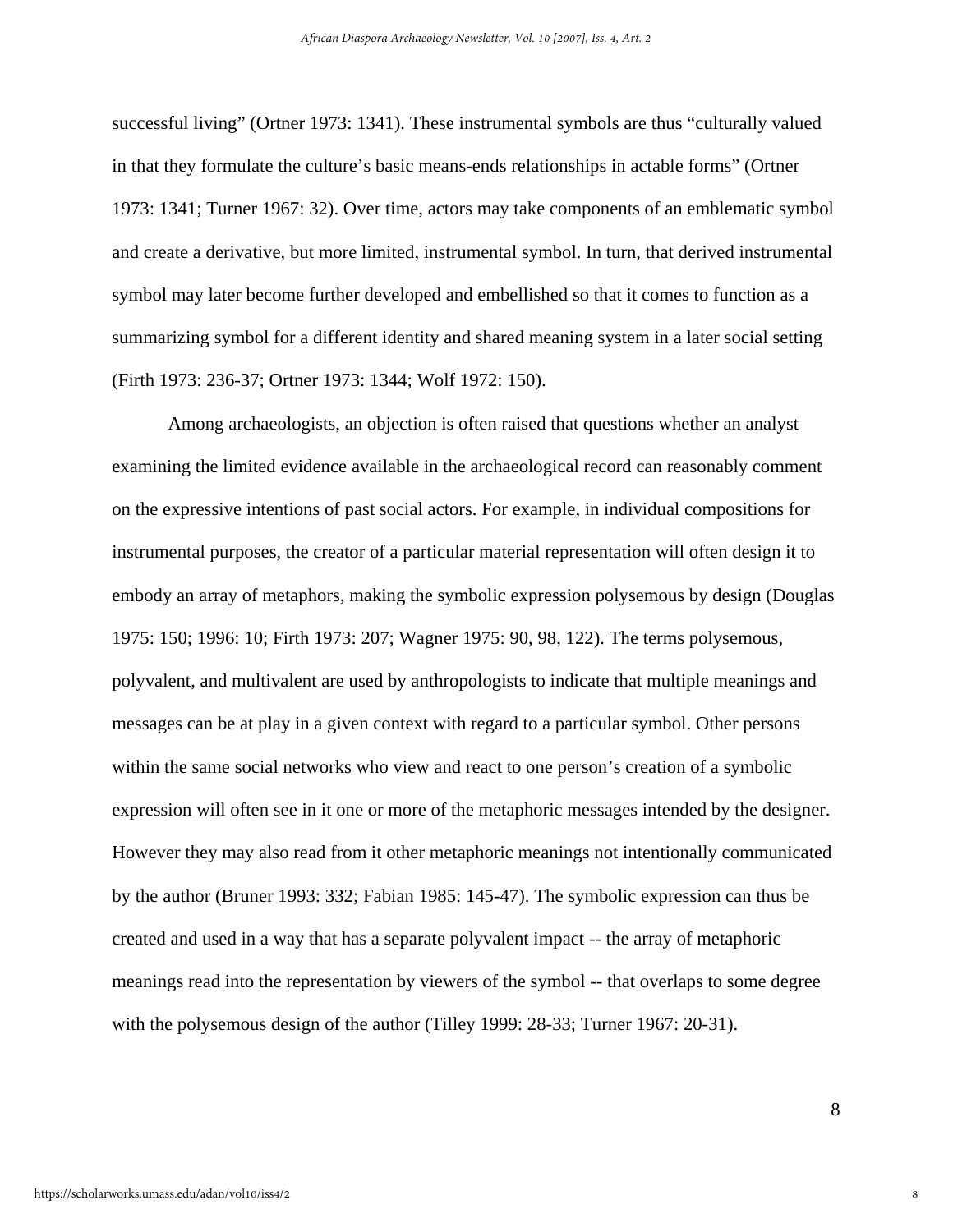However, these dynamics do not leave archaeologists at a loss to say anything useful in attempting to analyze the creation and use of particular symbolic expressions in different cultural settings and time periods. When particular forms of symbolic representation appear and reappear with some degree of consistency over time and in related cultural circumstances, that persistent pattern and its changes over time provide a subject for analysis (Rosaldo, Lavie, and Narayan 1993: 5-6). While the spoken words of past social interactions may be lost to us, the archaeological record often shows persistent patterns of material forms of symbolic expressions that can be interpreted in the context of one or more past cultural traditions and associated meaning systems (Tilley 1999: 31; Turner 1973: 1101). Thus, analysts can detect patterns of representations and attempt to describe and interpret the cultural traditions that inspired past actors in their creation and use of particular symbolic motifs and the associated metaphors incorporated in those compositions. Persuasive interpretations and explanations can be formulated when supported by multiple lines of evidence addressing the attributes and context of the material culture in question.

 The archaeologist's interpretative construction of the primary array of metaphors and meanings expressed in particular symbols over time will not fully capture the array of metaphors intended by specific creators of those symbolic communications. Nor will it perfectly capture the array of metaphors and meanings other readers within a past cultural tradition would have taken away from the symbol. Yet, an archaeologist's interpretative construction, if assembled with rigor and constrained by a closeness of fit to the available evidence, will overlap at least in part with the primary and repeated metaphors intended by past authors and read by past viewers of the material culture bearing those symbols (Firth 1973: 208; Hegmon 1992: 527; Tilley 1999:  $260-66$ ).  $[\ldots]$ 

9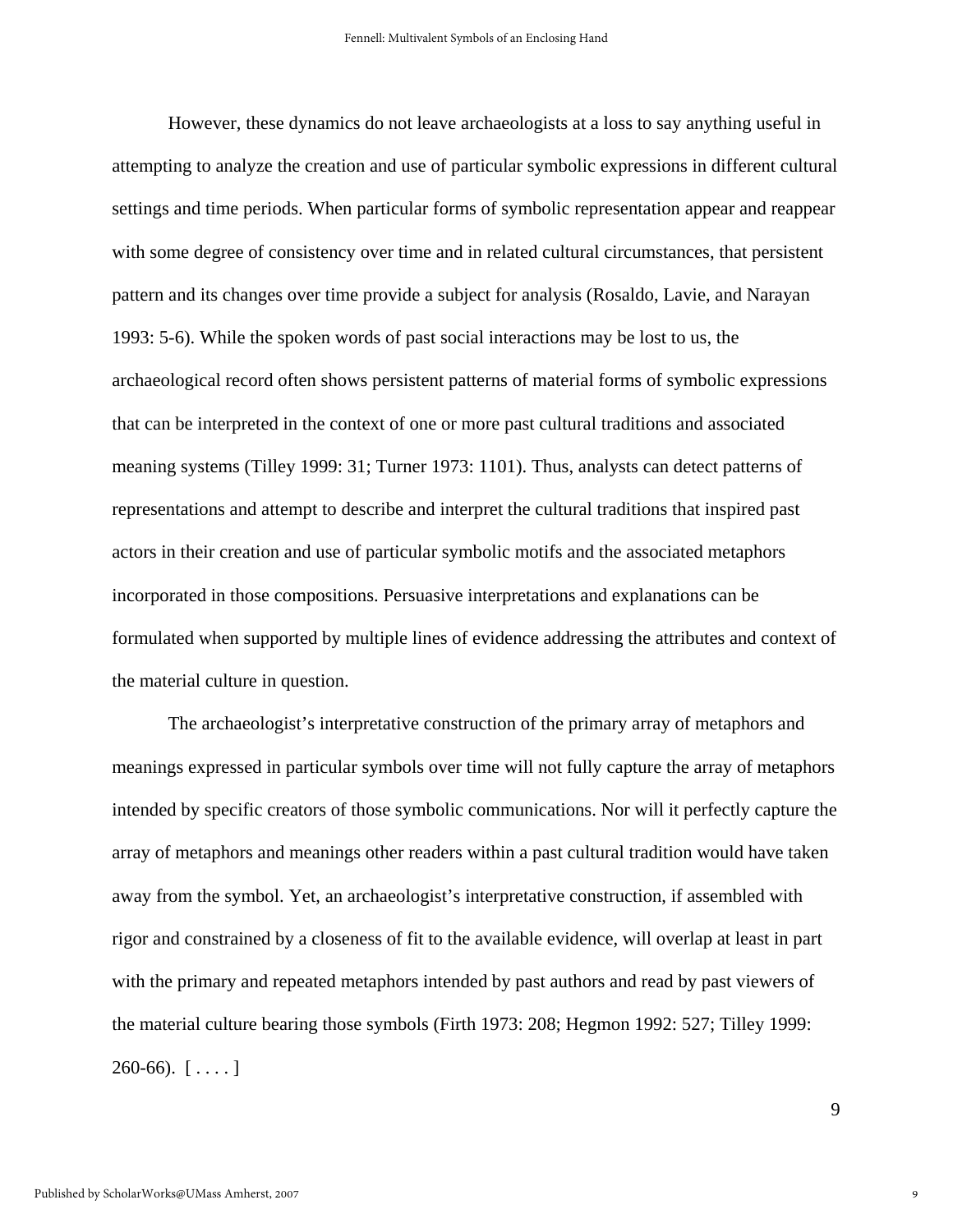#### **A Core Symbol in the BaKongo Culture**

 The spectrum of emblematic versus instrumental, abbreviated expressions of a core symbol can be illustrated with the BaKongo cosmogram. The BaKongo people consisted of a cluster of groups who spoke the KiKongo language, shared a cultural system called the BaKongo, and inhabited the area referred to historically as Kongo (MacGaffey 2000c: 35-36). That geographic area consisted of territories now located in the nations of the Democratic Republic of Congo, Gabon, the Republic of Congo, and Angola, in a region that historians often refer to as West Central Africa (Janzen 1977: 112; MacGaffey 2000c: 35; see Fig. 1.2). This discussion will introduce a key facet of this culture, and the historical contexts in which it operated will be explored in greater detail in the next chapter.

 A core symbol of the BaKongo culture was an ideographic religious symbol, or cosmogram, called *dikenga dia Kongo* or *tendwa kia nza-n' Kongo* in the KiKongo language (Fu-Kiau 2001: 22-23; Janzen and MacGaffey 1974: 34; Thompson and Cornet 1981: 43; see Fig. 3.1), which I will refer to as the dikenga. Ethnohistorical sources and material culture evidence demonstrate that the dikenga existed as a long-standing symbolic tradition within the BaKongo culture before European contact in 1482, and that it continued in use in West Central Africa through the early twentieth century (Janzen 1977: 81; MacGaffey 2000b: 8-11; Thompson and Cornet 1981: 27-30, 44-45; Thornton 1998: 251). In its fullest embellishment, this symbol served as an emblematic representation of the BaKongo people, and summarized a broad array of ideas and metaphoric messages that comprised their sense of identity within the cosmos (see, e.g., Gundaker 1998: 8-10; MacGaffey 1986: 136, 169-71; Thompson 1997: 29-30).

 Figure 3.1 depicts a rendering of the full dikenga. The composition's multiple components summarize and represent a remarkable array of key ideas and metaphoric meanings.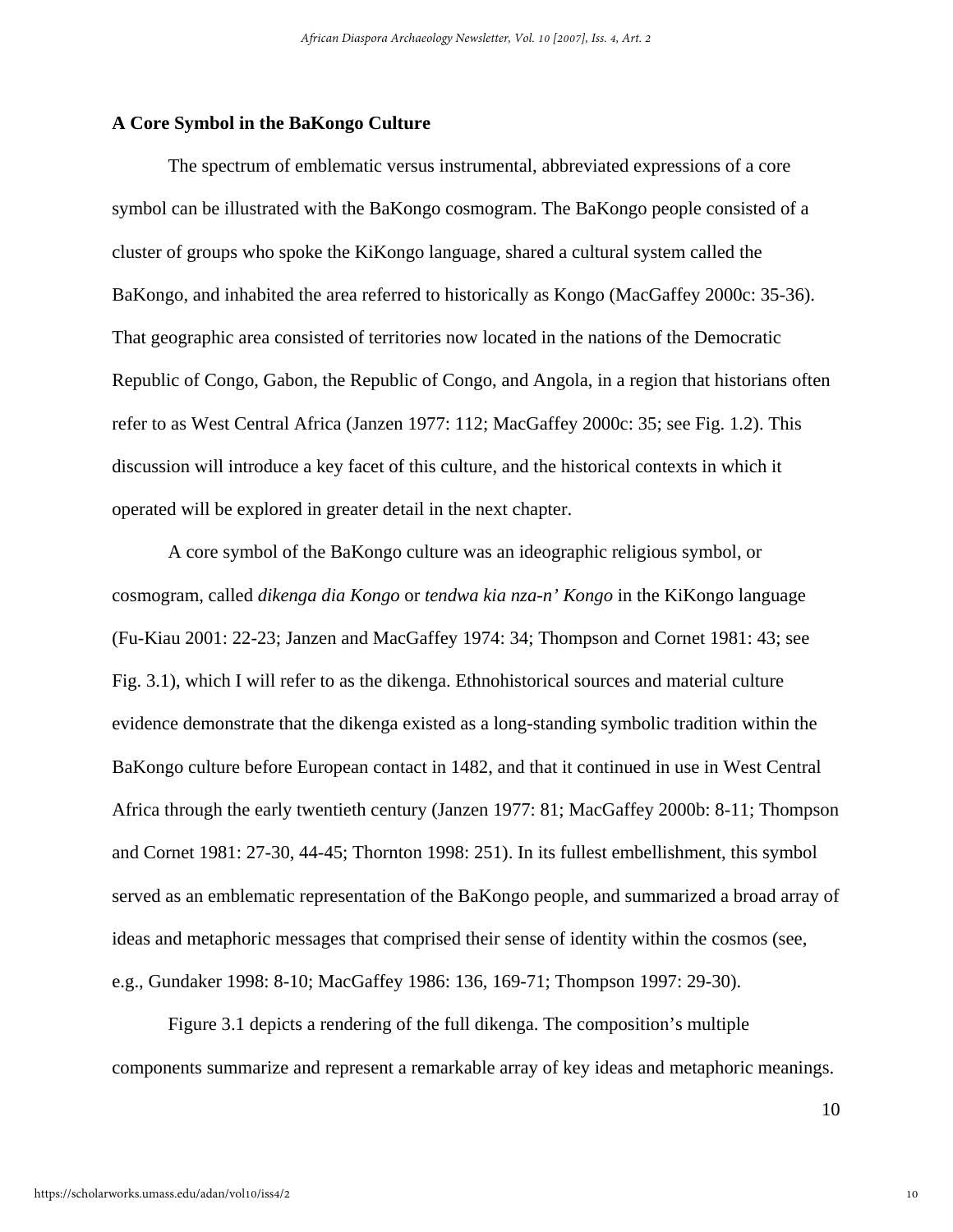The dikenga consists of intersecting vertical and horizontal axes, set within a circle or ellipse, with smaller circles or disks at the four ends of those crossed lines (Jacobson-Widding 1991: 182-83; MacGaffey 1986: 43-46; Thompson 1997: 29-30). The small disks represent the "four moments" of the sun and cosmos, with the top symbolizing the direction of north, the sun at noon, a masculine element, the land of the living, the apex of a person's earthly life and power in that life, and the upper realm of the Godhead. The bottom disk represents the direction of south, the sun at midnight, a female element, the land of the dead and the spirits, and the apex of a person's spiritual power. The right-hand disk represents the direction of east, the sun at dawn, the power of potentiality and transition, and nascence of the spirit, soul and earthly life in a cosmic cycle. The left-hand disk represents west, the sun at dusk, the power and transition of death and



**Figure 3.1. Dikenga dia Kongo, a core symbol of the BaKongo culture (image by the author).**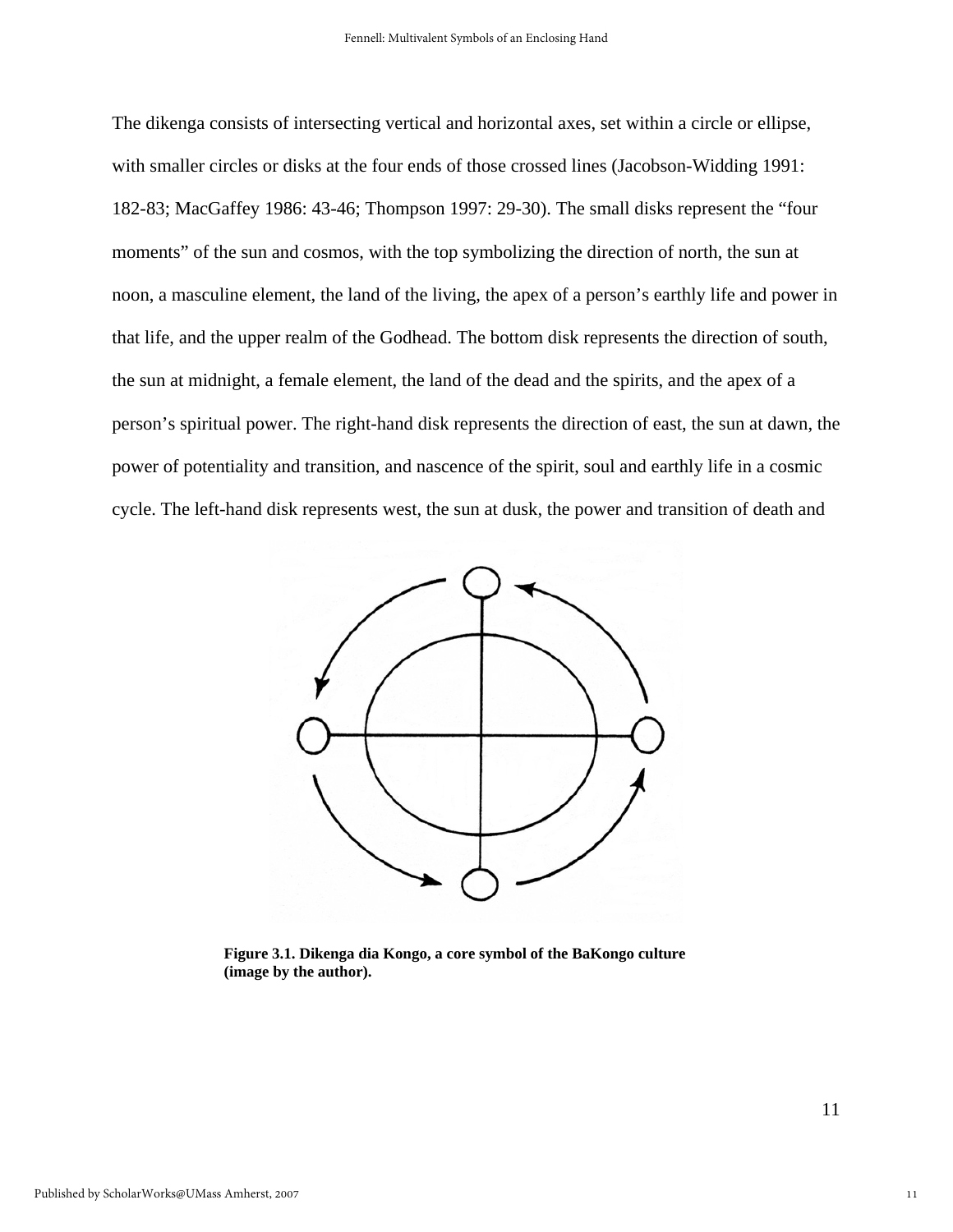movement from the living to the spirit world. Movement in this depicted symbolic cycle is conceptualized as proceeding counterclockwise (Gomez 1998: 148-49; Janzen and MacGaffey 1974: 34; Thompson 1983: 108-09).

 The surrounding circle or ellipse conveys the cyclical nature of earthly life and the natural world, the spiritual journey of the soul, and the reincarnative evolution of spirits (Fig. 3.1). The crossed lines communicate an array of meanings concerning both the oppositional ordering of the cosmos and the invocation of spiritual powers into the land of the living. The vertical "power line" connects the Godhead above with the lower realm of lesser spirits, ancestor spirits, and the dead. It also communicates the invocation of spiritual power from below into the land of the living above. The horizontal line is the "line of Kalunga," which is the boundary line between the supreme God and the lesser spirits, and also the boundary between the land of the living and the realm of the spirits and the dead (Thompson and Cornet 1981: 28, 44; Thornton 1983: 9). Both living persons and the souls of the dead are conceptualized as cycling through incarnations, the living becoming the dead, the dead forming souls and ancestors, and ancestors evolving into more powerful spirits. These cycles are depicted by the wheeling element of the surrounding circle and the progression of the four moments of the cosmos (Balandier 1968: 155; Thompson 1997: 29-30).

 The opposing realms of upper and lower unfold in additional metaphoric oppositions expressed in this emblematic version of the dikenga (Fig. 3.1). The upper land of the living is inhabited by people with dark complexions, opposed and mirrored by the lower realm of the land of the dead and spirits, inhabited by souls colored white. The east and west points are powerful points of transition, of birth, demise and rebirth, and are associated with red as the color of birth and death. The upper land of the living is conceptualized as a mountain range, mirrored at the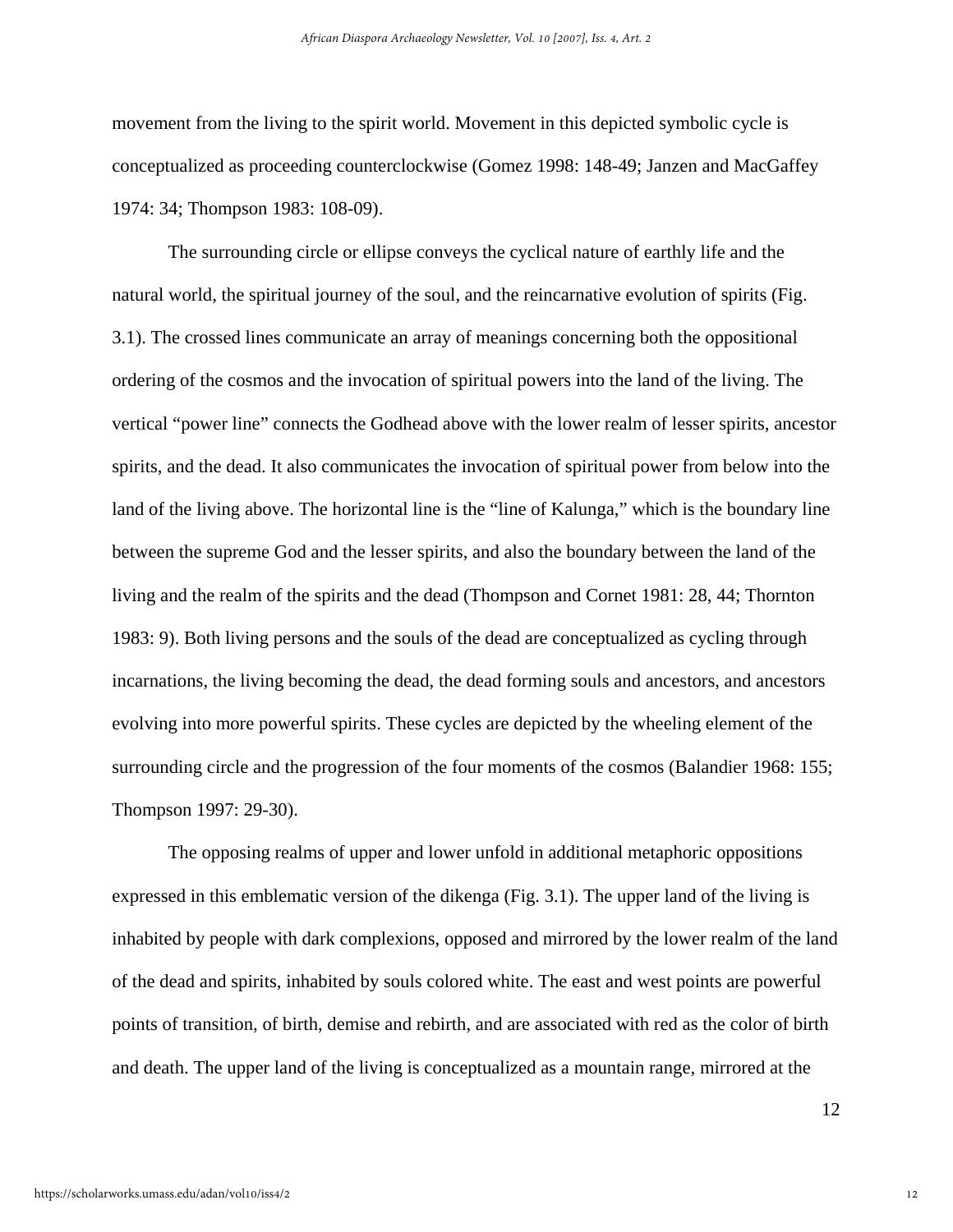Kalunga boundary by a comparable mountain range in the land of the dead. The Kalunga line is a boundary for which the surface of water is a metaphoric image, and the mirroring flash of water and other reflective surfaces invokes this immediate interrelation of the land of the living and the spirits. The crossed lines represent the BaKongo belief that spirits pervasively imbue the land of the living, and can be summoned to cross the boundary and come to the aid of an individual, family, or community to provide aid in subsistence and protection against disease, misfortune, and harmful spirits (Janzen and MacGaffey 1974: 34; Thompson and Cornet 1981: 27-30).

 A more abbreviated and instrumental form of the dikenga, consisting solely of the crossed axes, omits the surrounding cycle of lives and souls and the four moments of the cosmos with their multiple, metaphoric oppositions (Jacobson-Widding 1991: 183; MacGaffey 1988b: 516; Thompson and Cornet 1981: 43-44). The crossed lines provide a more focused and selective invocation of the intersection of the spirit world and the land of the living for immediate social action. Among the BaKongo people, this was the "simplest form" of dikenga rendering, and was used when individuals took oaths of truthfulness or undertook private rituals to seek spiritual aid (MacGaffey 1986: 118).

 These crossed lines were typically drawn upon the ground, and a person would stand at the intersection of the lines when swearing an oath. Similarly, a ritual specialist would draw the lines upon the ground to demarcate a private, ritual space in which a spirit would be summoned for the aid of an individual supplicant. The crossed lines could also be drawn or etched onto objects in combination with vocalized prayers to create protective objects and amulets. Thus, an abbreviated version of the emblematic form of the dikenga typically served more private, and instrumental purposes (Jacobson-Widding 1991: 201; MacGaffey 1991: 4; Thompson and Cornet  $1981: 43-44$ .  $[\ldots]$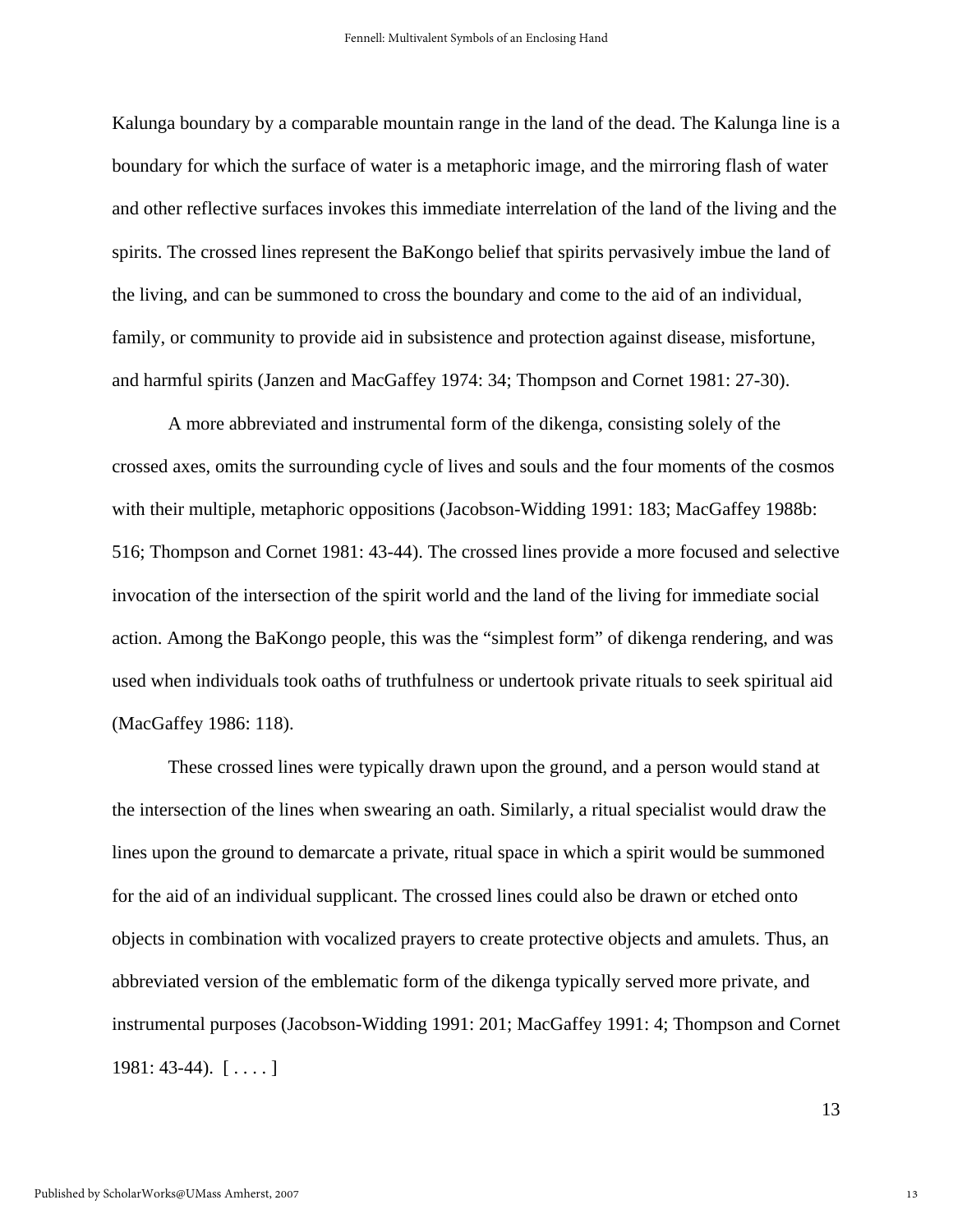#### **Multivalent Figures of an Enclosing Hand**

 A set of artifacts uncovered at archaeology sites in North America likely illustrates the dynamic intersection of European-American and African-American belief systems. Several sites of the living and work areas of enslaved African Americans in the nineteenth century have contained the remains of small hand figures, typically manufactured of brass or another copper alloy. Anne Yentsch (1994: 32-33) and her colleagues recovered a hook-and-eye fastener in the shape of an enclosed hand from the fill of a crawlspace at the site of the Charles Calvert house in Annapolis, Maryland. The Calvert house was owned by a wealthy Anglo-American family for several decades starting in 1719, and was occupied by members of that family and by African Americans working as enslaved servants. The hand figure, only one-half inch in size, likely functioned as the hook assembly to an ornate clothing fastener. Yentsch (1994: 33) observed that an individual of African-American heritage could have perceived such an object as providing symbolic protection against witchcraft. However, the archaeological context did not provide evidence that the object was deposited in an area primarily utilized by the African-American servants, rather than by the Anglo-American occupants of the house (Yentsch 1994: 32).

 Several other hand figures have been uncovered at sites specifically associated with the occupation and work areas of African Americans in the nineteenth century. These objects share similar characteristics to the one found in Annapolis: a hand closed in the form of a fist is set within a surrounding circle and a cross bar bisects the circle perpendicular to the wrist at the base of the hand. The closed hand typically "holds" a smaller ring that extends out from the larger circle (see image "A" in Fig. 5.1). This design was often created out of a single stamped figure, one-half inch or less in diameter, of brass or copper alloy. Hand figures of this type have been uncovered from the sites of living quarters once occupied by African-American laborers at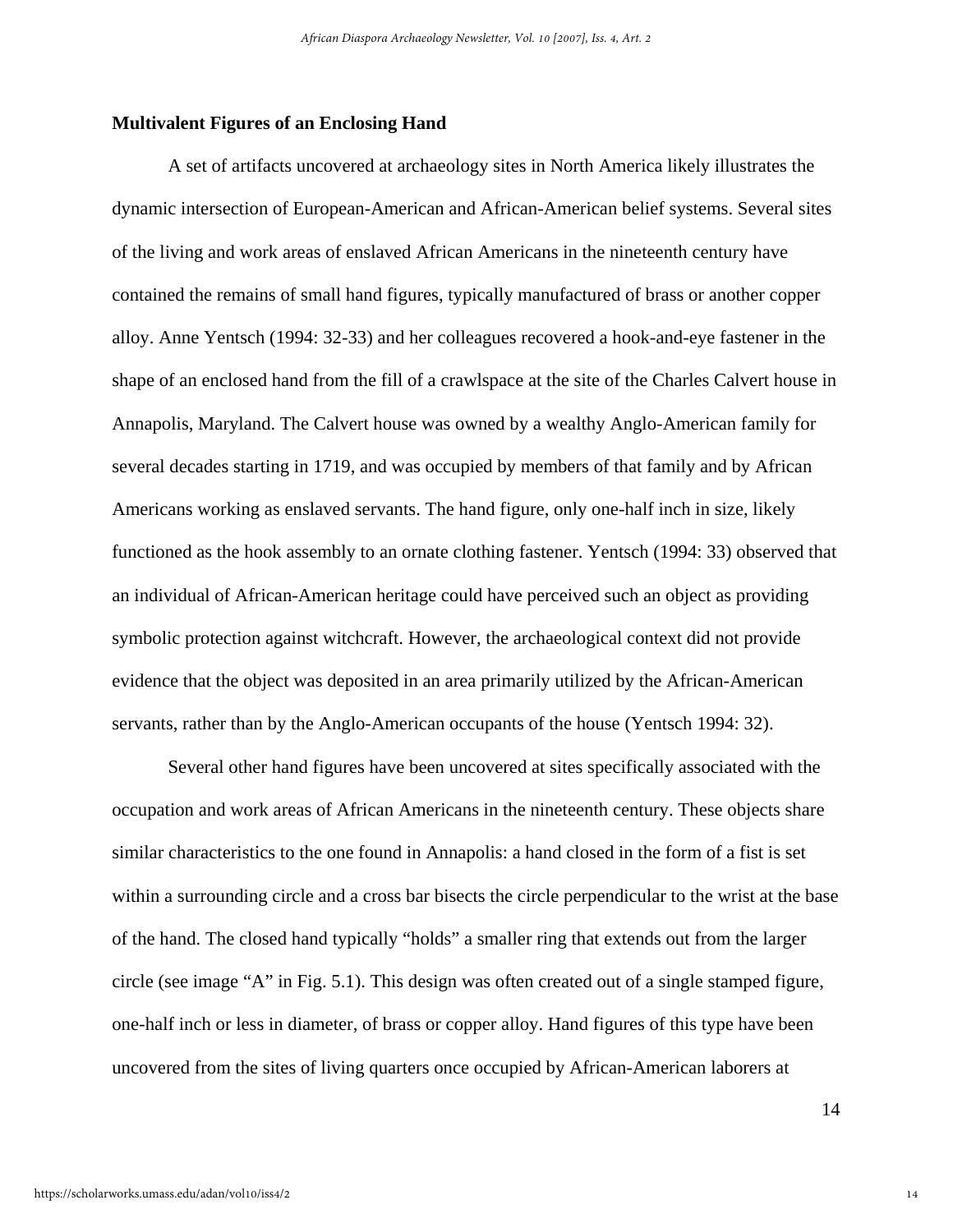Andrew Jackson's Hermitage plantation in Tennessee (McKee 1995; Russell 1997) and Thomas Jefferson's Poplar Forest plantation in Virginia (Heath et al. 2004). Another hand figure uncovered at the Hermitage plantation is different. This version was made of molded metal, with a slightly larger, closed hand that is not set within a circle, and instead holds a loop of wire (McKee 1995; Russell 1997; see image "B" in Fig. 5.1).



**Figure 5.1. Types of small hand figures uncovered at archaeology sites, including the Calvert house in Annapolis, the Poplar Forest plantation in Virginia, and the Hermitage plantation in Tennessee. Item "A" depicts a type of stamped brass fastener or ornament, usually .40 to .50 inches tall across both circles combined. Item "B" depicts a likely watch charm, approximately .75 inches tall from the base of the wrist to the top of the hand, made of molded metal holding a loop of wire, uncovered at the Hermitage site (see Heath et al. 2004; McKee 1995; Russell 1997; Yentsch 1994) (images by the author).** 

 These small artifacts open a number of interesting questions: Were these items simply utilitarian objects, or used in some other way? What was the purpose of each of these items as a manufactured object -- were they ornate clothing fasteners, jewelry, or something else? If these were "popular culture" items of manufactured jewelry or clothing fasteners, what inspired the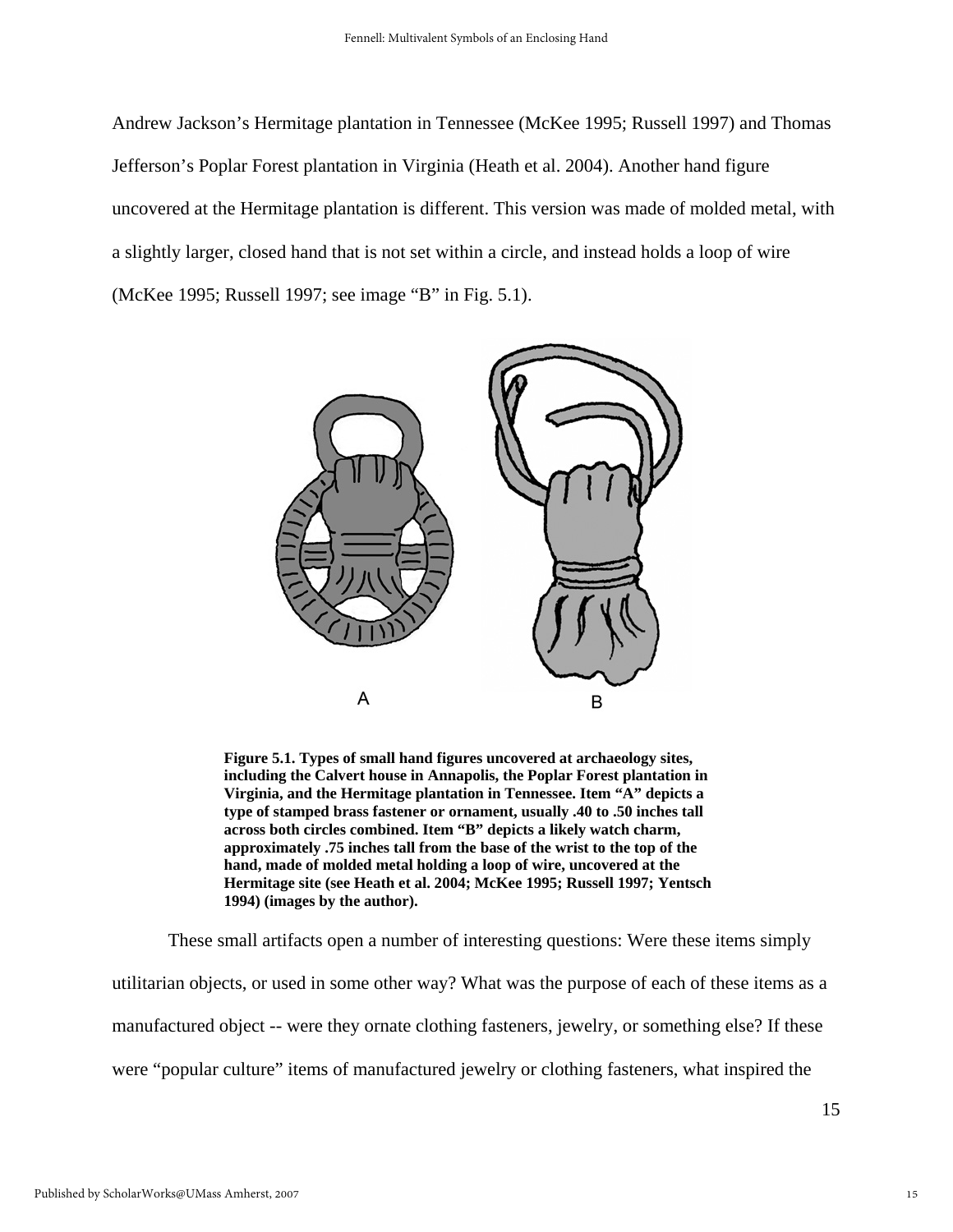manufacturers to use a design that included such an ornate hand figure? How were these items used and perceived by the African-American individuals who possessed them?

 The examples of items with a hand set inside a circle were most likely a form of manufactured ornament referred to as "stampings." These products were sewn onto clothing and accessories as adornments or used as part of hook-and-eye fasteners (Bury 1991: 355-59). The other example from the Hermitage, which was a slightly larger, molded hand figure that held a loop of wire, was most likely a manufactured watch charm or jewelry charm. A smaller metal or glass ornament would have originally hung from the loop of wire as part of this watch charm (Fales 1995: 165, 368; Israel 1968: 419; see Fig 5.2). Hand figures have been incorporated in



**Figure 5.2. Example of a commercially produced watch charm incorporating a molded metal hand figure holding a loop of wire (see Israel 1968) (image by the author).**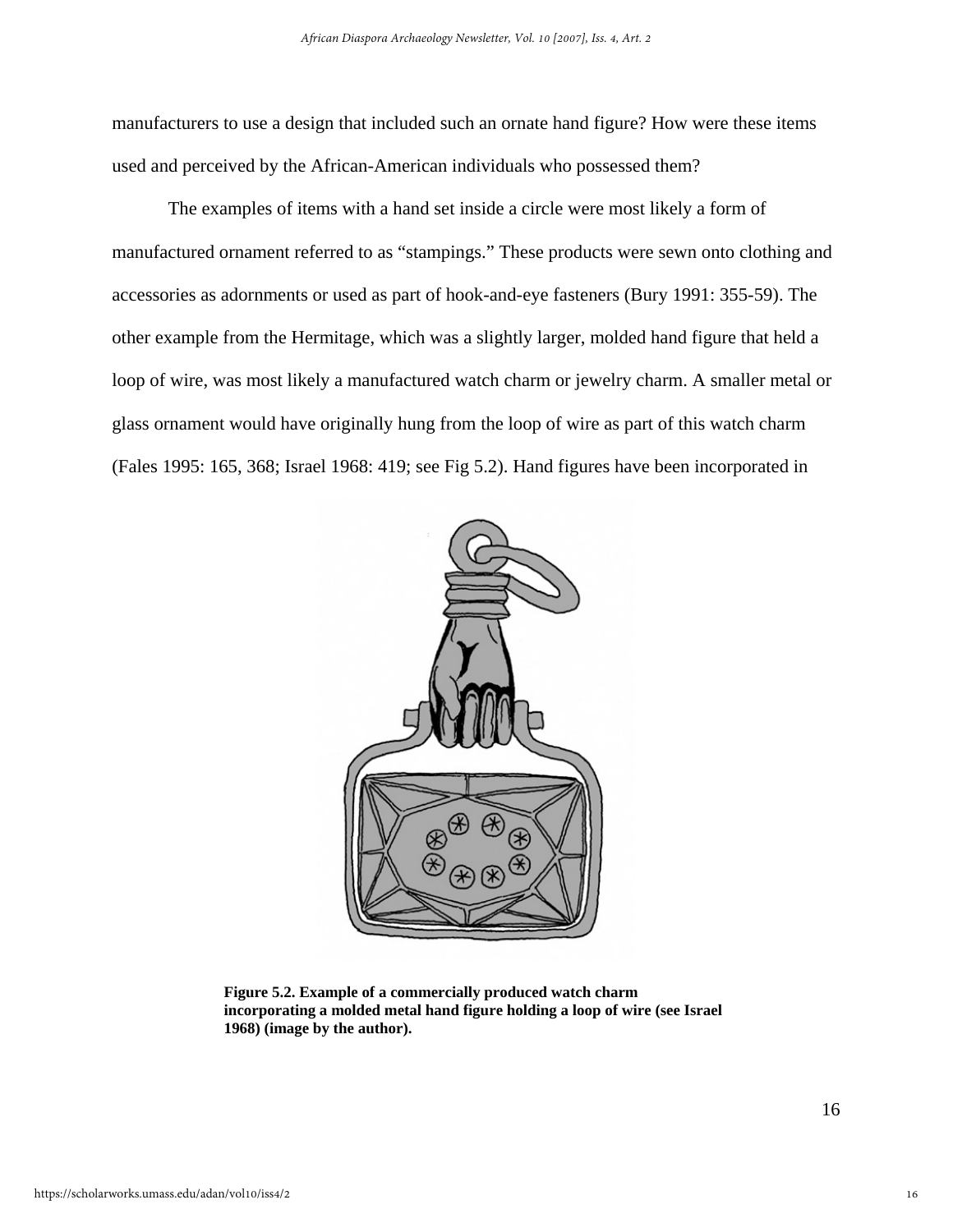manufactured jewelry designs for centuries. Prominent examples, dating from the early and middle nineteenth century, include hand-shaped clasps for necklaces, and jewelry charms with the design of a hand figure that held a loop of wire from which smaller charms were suspended (e.g., Fales 1995: 165, 182, 368; Hinks 1975: 36; see Fig. 5.3).



**Figure 5.3. Example of an European jewelry charm incorporating a figure of a hand holding a loop of wire from which other charms are suspended (see Hansmann and Kriss-Rettenbeck 1966) (image by the author).** 

 If these items uncovered at archaeology sites were such manufactured objects of popular culture, what would have inspired the manufacturers of jewelry and clothing fasteners to use such a design? Jewelry manufacturers often utilized symbolic motifs derived from religious beliefs or from the emblems of benevolent societies and guilds when creating design motifs for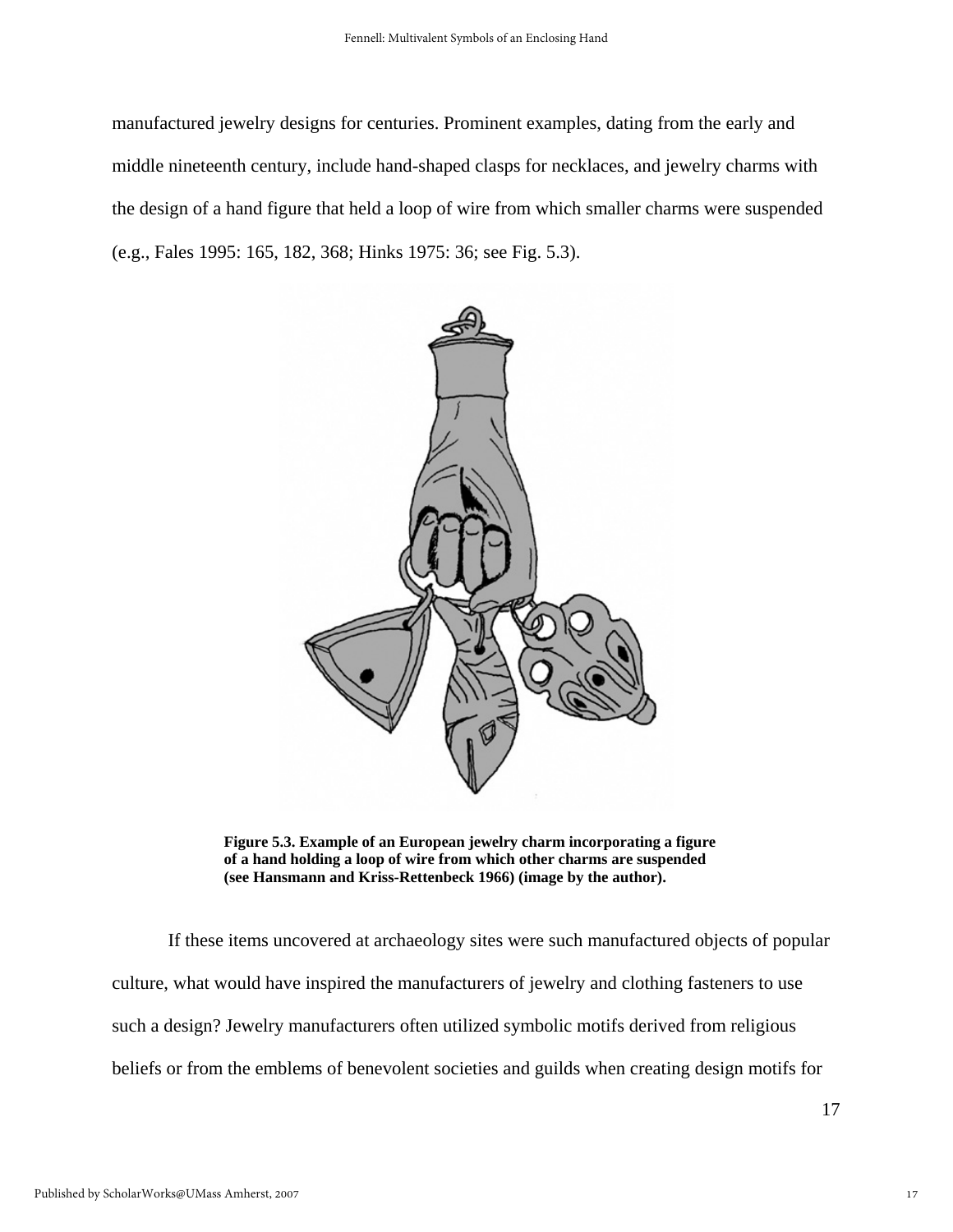mass-produced and commercialized charms and ornaments (Fales 1995; Hansmann and Kriss-Rettenbeck 1966; Israel 1968: 419-22). Three symbolic motifs from European folk religions and Catholicism rise as primary candidates for the past design inspirations of the enclosed hand figures: the *mano fica*, *Manus Dei*, and the protective symbolism of the wounds of Christ.

 A mano fica charm, also called a *figa* or *higa*, is in the shape of a hand closed into a fist, with the thumb thrust between the first two fingers in a gesture of fertility and vitality (Deagan 2002: 89-99). The fertility symbolism of this charm is evident in its name as well as the gesture. The Italian word *fica* means vulva, which in turn was derived from the Latin word *ficus*, for the fruit of the fig tree (Moss and Cappannari 1976: 8).

 Figas have served as popular amulets throughout the Mediterranean region for centuries, and were often used as protection against the perceived dangers of "evil eye" curses (Elworthy 1900: 176-77; Tait 1986: 211-13). Beliefs in a form of evil eye curse have been widespread across cultures for millennia. This belief consists of the fear that some individuals can cast curses by malevolent intent and motivations of envy, communicated by a fixed gaze cast upon a targeted person, crops, livestock, or other property (Maloney 1976: v-vii; Roberts 1976: 221-26). Protections against such remote expressions of malevolence typically involve regular wearing of protective amulets such as a figa.

 The figa symbol likely was adopted as one form of protective charm against the evil eye due to its association with fertility and vitality. Parents often placed figas on children to protect them during the vulnerable period of youth (Deagan 2002: 89; Elworthy 1895: 255-58). Figas were brought to the New World with Spanish colonization of the Americas. Examples have been uncovered at archaeology sites throughout the Spanish colonial sphere, at locations in South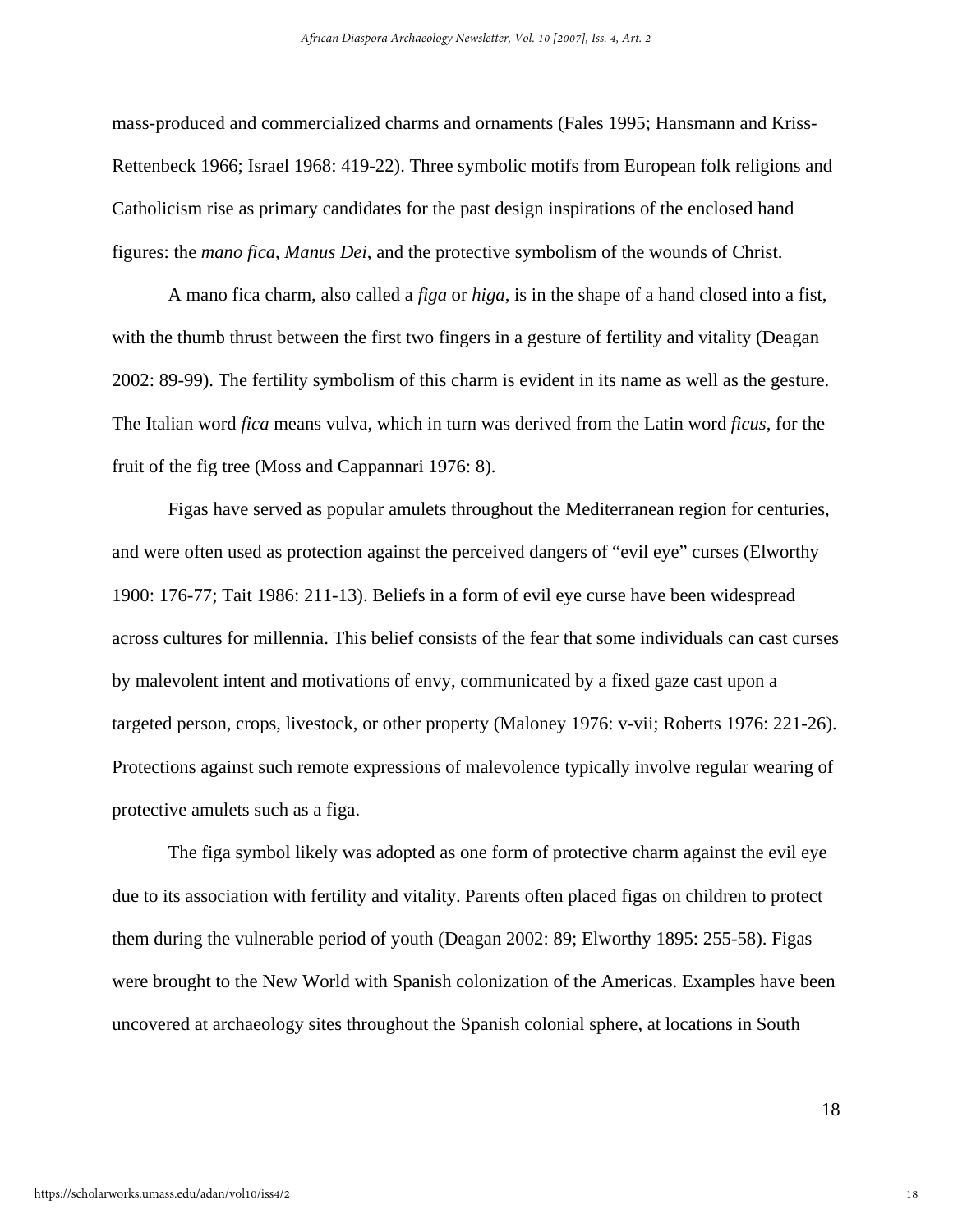Carolina, Florida, the Caribbean, and South America, dating from the sixteenth through eighteenth centuries (Deagan 2002: 89, 95-99).

 Were figa charms the historic referent that jewelry manufacturers had in mind when they designed the hand figures that were uncovered at the Hermitage and Poplar Forest plantations? It seems unlikely. Jewelers certainly knew how to make a figa charm, and they produced many of them over centuries, with the distinctive gesture of the thumb inserted between the fingers (Elworthy 1900: 176-77; Tait 1986: 211-13). That configuration is not included in the enclosed hand figures of interest here (Fig. 5.1).

 The symbolism of the wounds of Christ and the Manus Dei present more likely sources for the design inspiration of such manufactured charms depicting an enclosed hand within a circle (Stafford 1942: 32-34; Webber 1971: 140-44). A symbolic motif focused upon by Catholic denominations and related folk religion invocations, the five wounds of Christ consisted of the piercing of the messiah's hands, feet, and heart in the course of crucifixion (Deagan 2002: 83-84; Strauss 1975: 62-63; Webber 1971: 140-44; Yoder 1990: 81, 100). These manifestations of the passion of Christ's sacrifice were used in extensive devotional art to symbolize the creation of grace as a flowing source of spiritual power and benevolence created by the crucifixion. The image of the hand is often depicted with the fingers closing over the wound of a spike hole (see, e.g., Yoder 1990: 81, 100).

 Amulet symbols of an *open* hand have been used to convey messages of sacredness, power, and benediction in a number of cultures for millennia (Elworthy 1900: 169-74; Webber 1971: 49-54). For example, the "Hand of Fatima" is the name within Islam for a symbol consisting of an open, extended hand, communicating benevolence, abundance, and good fortune. This symbol, and similar ones that predated Islam, were incorporated into personal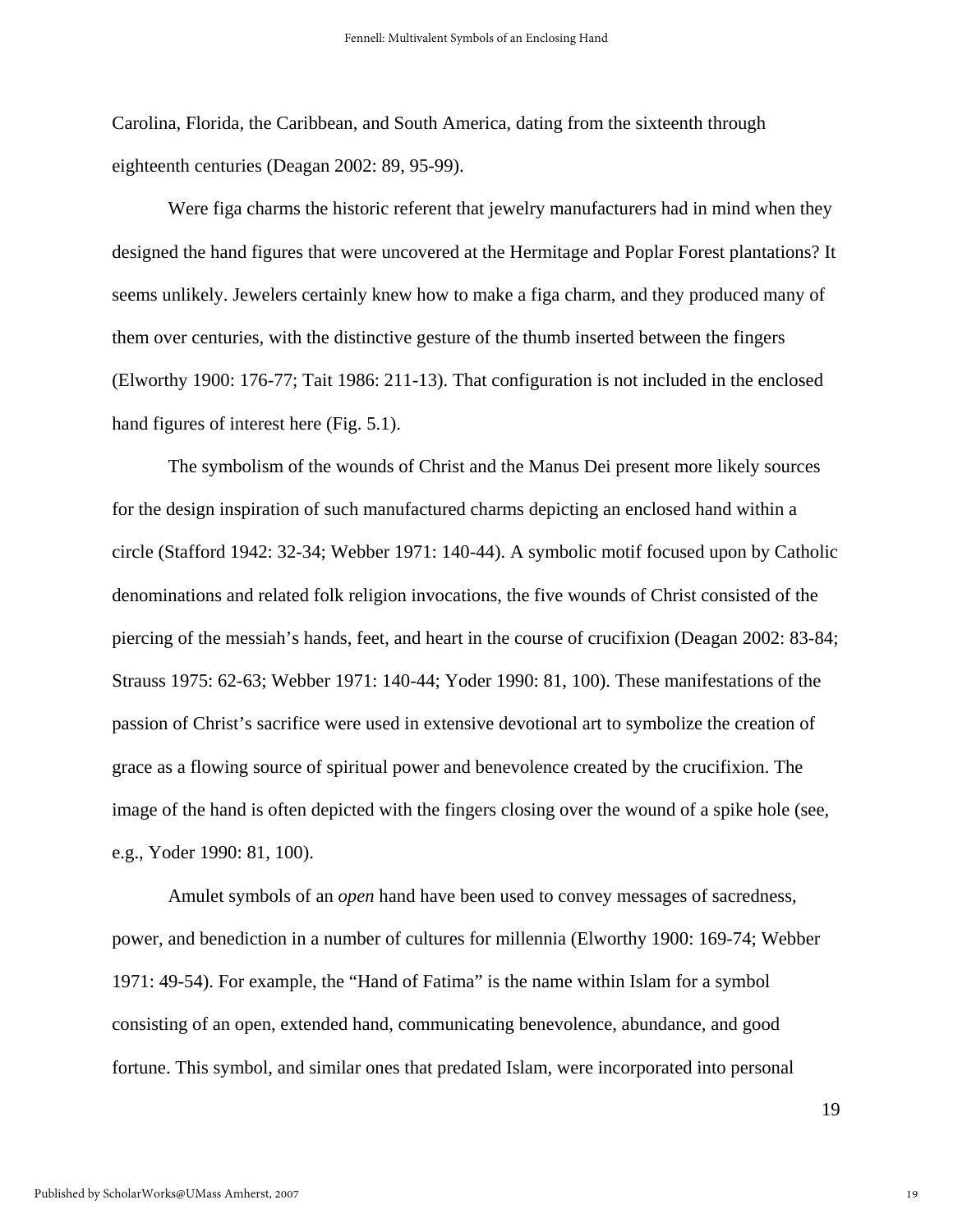charms used to ward off malevolent forces such as the evil eye (e.g., Hansmann and Kriss-Rettenbeck 1966: 197; Hildburgh 1906: 459).

 Within Christian symbolism, the Manus Dei, or "Hand of God," has been rendered as an open, extended hand overlaying a "tri-radiant nimbus" (Stafford 1942: 33; Webber 1971: 49-54). The three rays, representing the Holy Trinity, bisect one half of the circular nimbus, which is itself a symbol of sanctity and divinity (Stafford 1942: 33; Webber 1971: 50). The open hand typically fills the other half of the nimbus and partially overlays the three rays. Another Christian symbol included the cupped, enclosed hand of God, holding the souls of the righteous, and overlaying a similar nimbus bisected by radiant lines (Stafford 1942: 32-34; Webber 1971: 49- 54). The latter symbol relates to gospel passages observing that the "'souls of the righteous are in the hand of God'" (Webber 1971: 50). By the time of the twelfth century, a similar symbol of Christ's sacrifice and benevolence, consisting of an extended hand of beneficence framed by a tri-radiant nimbus, was engraved as an emblem over the main door of the Cathedral of Ferrara in Italy (Elworthy 1900: 195).

 Symbolism related to Christ as the messiah more directly employed depictions of an enclosing hand. For example, small metal figures of an enclosed hand were incorporated into strings of paternoster beads. "Pater Noster" stands for "Our Father" and the "Lord's Prayer," and these bead strings were the predecessor of rosary beads within Catholic denominations (Deagan 2002: 65; Lightbrown 1992: 528-29; Winston 1993: 621). These bead strings were held in the hand, worn about the neck, arm, or wrist, or attached to clothing with a brooch. An individual would use these beads in the practice of repeating prayers as an act of devotion and penance (Deagan 2002: 65-66; Winston 1993: 621-22). Prayers typically consisted of the "Ave Maria" or the "Lord's Prayer," and one repeated those prayers while mediating on the life events of the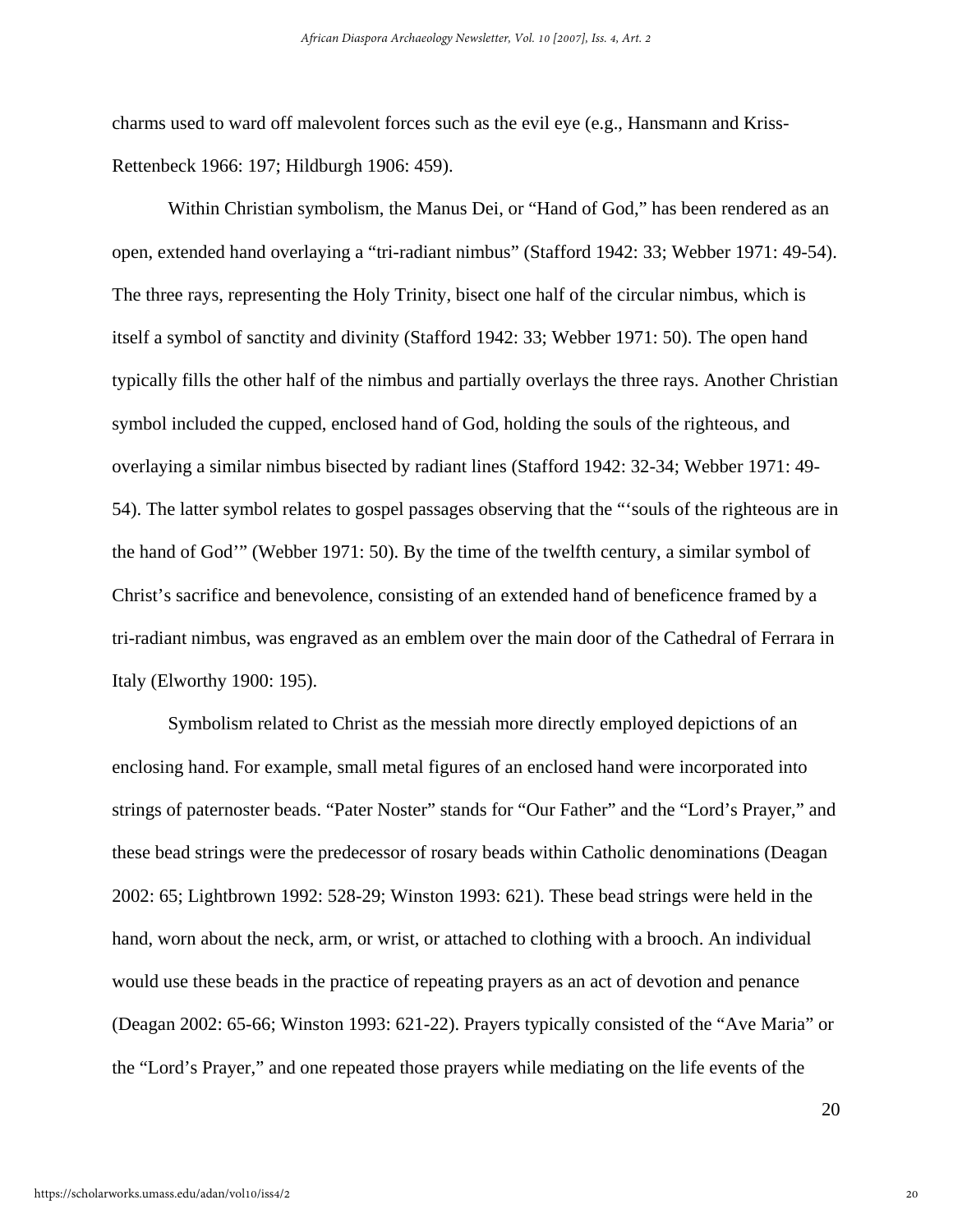messiah (Winston 1993: 620-22, 631-32). An example of such paternoster beads created sometime in the late fifteenth to early sixteenth century was comprised of small wood beads with several small metal figures, including an enclosed hand, three nails, a hammer, a crown of thorns, a cloak, and the head of Christ bearing a crown of thorns (Lightbrown 1992: 528-29).

 No doubt based on the religious symbolism of the wounds of Christ, many folk religion charms were created throughout southern and central Europe, at least from the fifteenth century onward, that consisted of an enclosed hand holding a loop of wire from which smaller charm objects were suspended. The smaller charm objects attached to these compositions varied greatly, but often included other symbols of Christianity (such as a fish, a cross, a triangle shape for the Trinity, or a church censor), fertility (such as phallic figures), and images of human anatomy or livestock for which cures and protection were sought (e.g., Hansmann and Kriss-Rettenbeck 1966: 162-67, 199, 211; see Fig. 5.3).

 When archaeologists brushed the dust away from the small hand ornaments uncovered in the soils of Tennessee and Virginia, they uncovered items that were likely the product of generations of symbolic references extending far back into European history. Emblematic symbols within Christian religious denominations were incorporated into the instrumental folk religion charms of Europeans over a course of centuries. With the rise of mass-produced goods, manufacturers in the nineteenth century incorporated popular images from folk religion charms into small items stamped out by a machine or configured as watch charms. Customers in North America may have purchased such mass-produced items from local merchants because they found the ornamentation attractive without assigning it any of the past symbolism that could have attended it.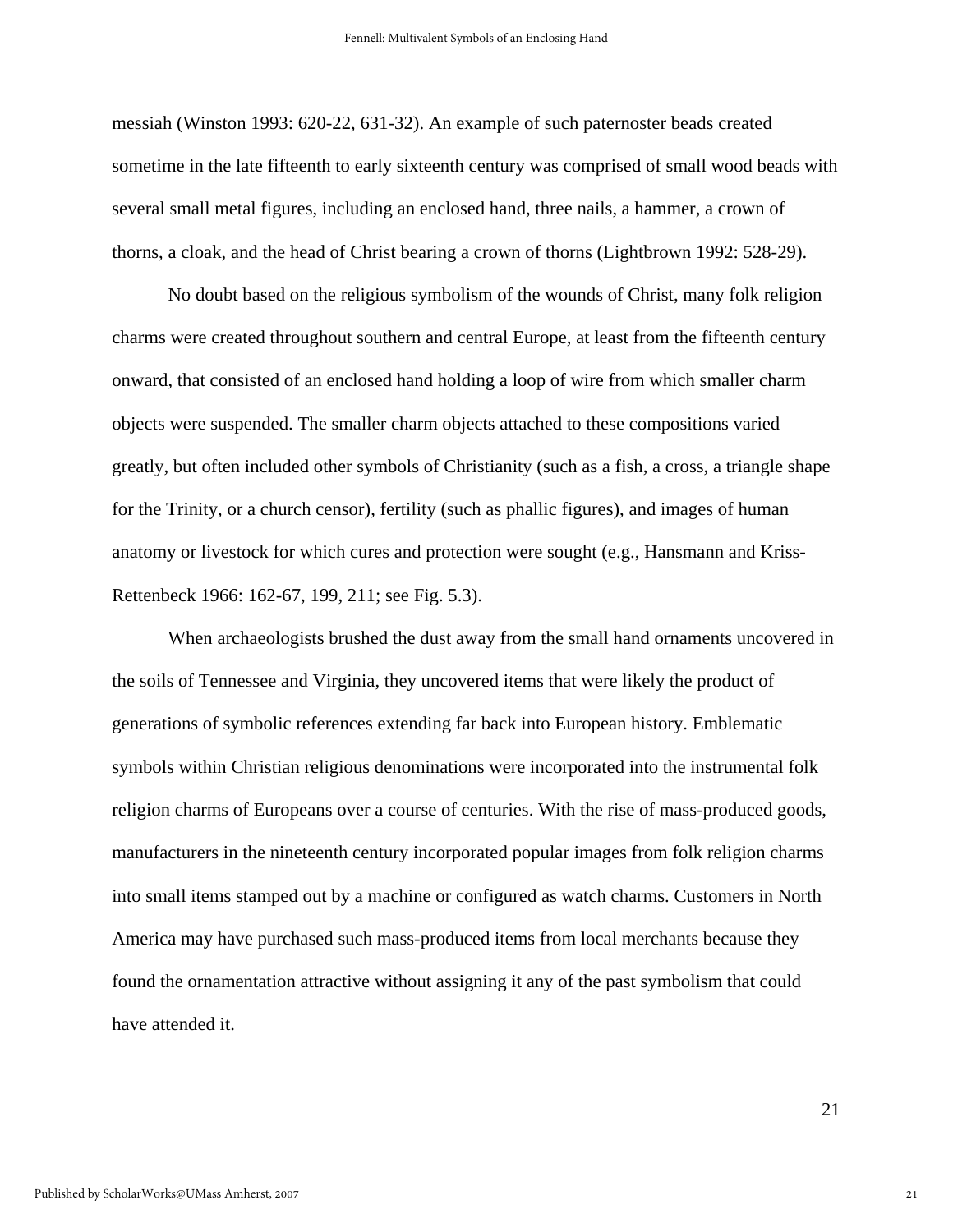Yet, at the Tennessee and Virginia plantation sites, these small hand ornaments appear to have been owned and utilized by individuals of African-American heritage. What meanings might those individuals have associated with these small hand ornaments? Such enslaved laborers could have obtained these items through barter and trade with others in the plantation community, or by purchasing them from local merchants (Heath 1999: 50-58; Thomas 2001: 20- 23).

 Archaeologists have speculated that an African-American owner of one of these objects may have obtained and used it as a protective charm because it looked similar to a figa charm (e.g., McKee 1995: 40; Singleton 1991: 162). Figa charms were in fairly widespread use in the Americas by the middle of the nineteenth century (Singleton 1991: 162-63). African Americans in Virginia or Tennessee could have learned of this cultural tradition if they had spent time in more southerly plantation regions or had interacted with others who subscribed to such beliefs (Russell 1997: 67). However, the hand charms found in Tennessee and Virginia lacked the figa's distinctive gesture of thumb thrust between the fingers (Fig. 5.1). This notable difference of configuration makes this interpretation less persuasive.

 Archaeologists have also suggested that the African-American owners of these small hand figures may have viewed them as representative of the Hand of Fatima (McKee 1995: 40; Russell 1997: 67). Many West Africans of Islamic heritage were abducted into the trans-Atlantic slave trade, and may have communicated knowledge of Islamic charms to others with whom they associated in the slave quarters of North American locations (Chireau 2003: 46; Fett 2002: 42). However, the fist-shaped artifacts from Tennessee and Virginia were quite distinct in appearance from charms that depicted the open and extended Hand of Fatima.

https://scholarworks.umass.edu/adan/vol10/iss4/2

22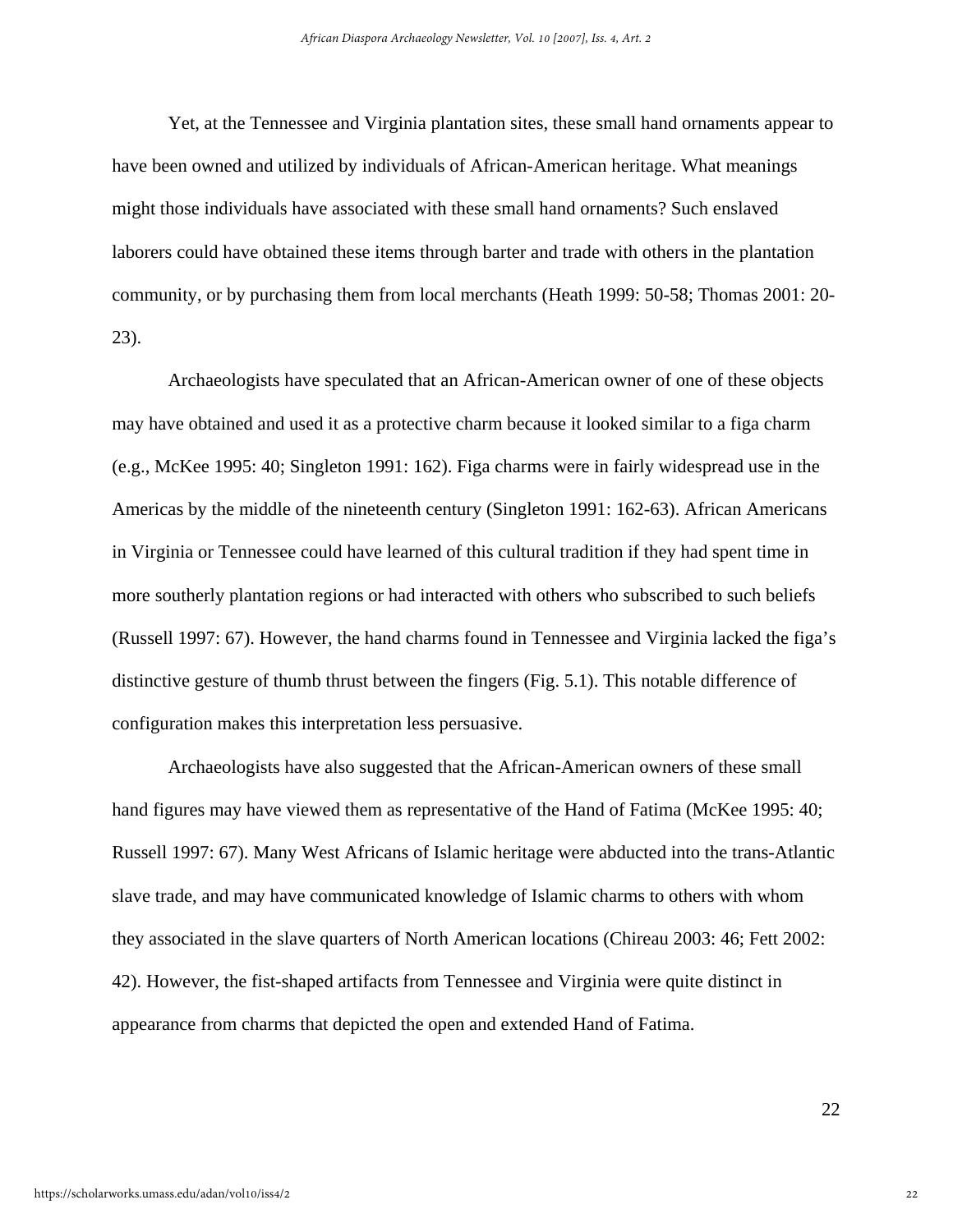Another possibility is that these uncovered artifacts had been viewed as symbolic for a form of conjuration composition that was itself called a "hand" in African-American folk religion traditions of the nineteenth century (McKee 1995: 40; Singleton 1991: 163). Under these cultural traditions, one created a material composition as part of a protective invocation to ward off malevolent spiritual forces. Interviews with formerly enslaved persons frequently recounted that such material compositions were referred to by a number of terms, including hand, gris-gris, mojo, and jack (Chireau 2003: 47; Russell 1997: 66-67). The small hand ornament may have been viewed as a symbolic substitute for another material composition that would have been called a "hand." Such "punning" idioms were a prominent feature of nineteenth-century African-American folk religion practices. When creating a material composition to invoke spiritual forces, African-American practitioners often chose compositional elements based on similarities in the names or shapes of those ingredients with characteristics of the maladies to be averted or cured (e.g., Brown 1990: 22).

 If such a punning substitution of symbols was involved in the use of these hand ornaments, the process could have been even more involved than has been yet been suggested. Such punning idioms were also a significant feature of BaKongo cultural practices in which ritual specialists created material compositions as part of their supplications for healing and protection (Jacobson-Widding 1979: 140; Janzen and MacGaffey 1974: 6; MacGaffey 1991: 5; 2000c: 44). In addition, the phonetic root of "hand" resonates with relevant terms of the BaKongo culture. In the KiKongo language, the "word magician, *nganga*, comes from *vanga*, to make, and could be translated 'operator'" (MacGaffey 1970b: 28). Similarly, words for "activation" and "to operate" can be rendered as *vanda* and *handa* in KiKongo (Janzen and MacGaffey 1974: 6, 46). Another phonetic similarity lay in the KiKongo word *kànda*, which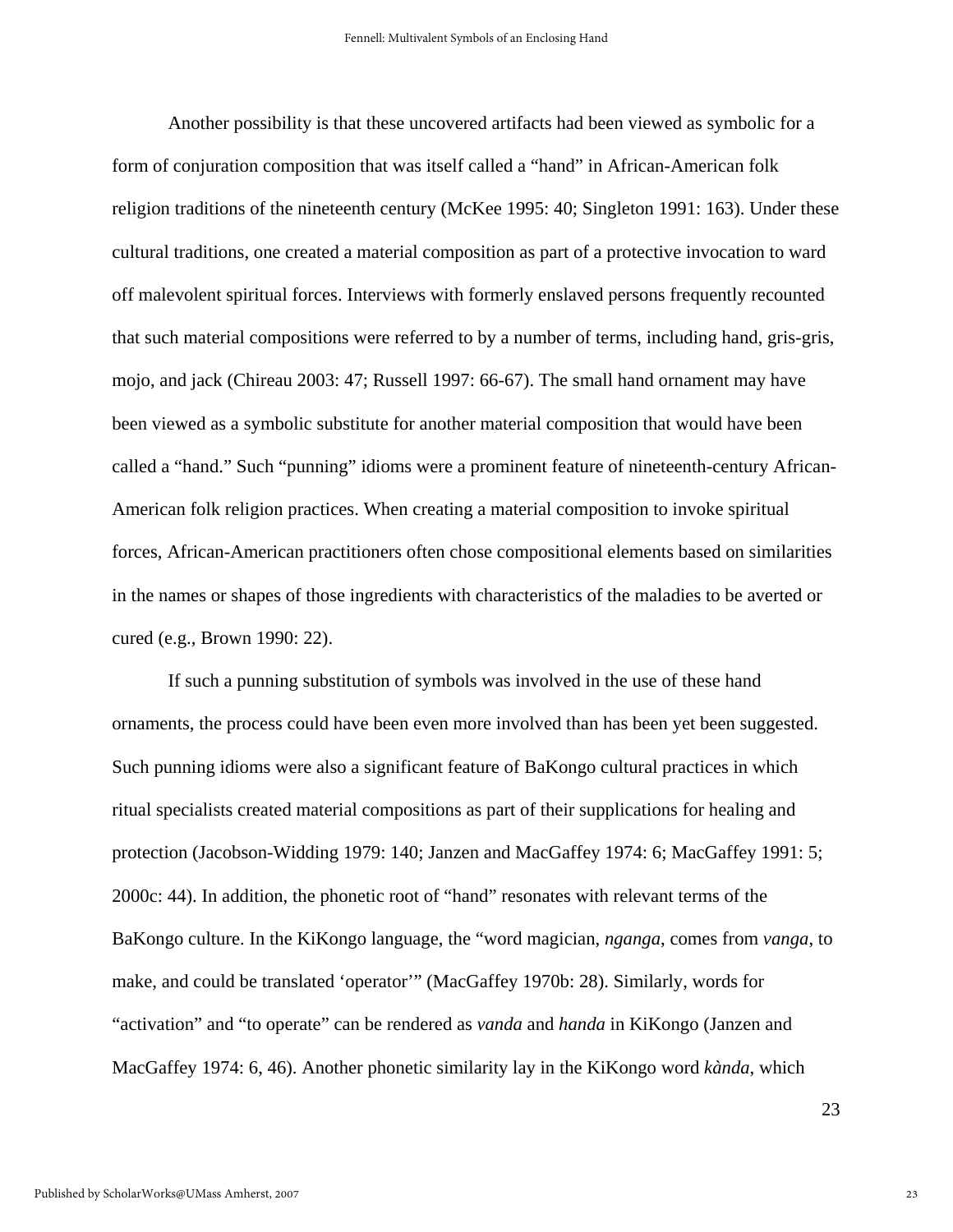meant "palm of the hand" (Denbow 1999: 418; MacGaffey 1986: 126). Thus, the use of the word "hand" for a ritual composition could have involved a punning derivation from phonetically similar KiKongo terms to communicate an act of dexterous creation. Indeed, another term for conjuration objects in North America was *wanga*, which was derived in this way from the KiKongo language (Hall 1992: 302; Long 2001: 4, 39). In contrast, words like *gris-gris* have roots in the Mande language of West Africa (see Fig. 1.2) and the past impact of Islamic cultures in that region (Chireau 2003: 46; Hall 1992: 163).

 One might suggest at this juncture that persons of BaKongo heritage may have perceived Christian imagery in the small figure of an enclosing hand, because many of the BaKongo people were introduced to Catholicism by the Portuguese missionaries while in the Kongo. However, there is little evidence to indicate that the missionaries utilized such symbolic images of the hand in the course of their activities. Missionaries instead primarily utilized the symbols of the crucifix and the water of baptism (e.g., Thornton 1977: 513-14).

 It is possible that an African-American individual had acquired and used one of these small hand ornaments as a ritual symbol because he perceived the significance of the figure of a creative hand within the heritage of BaKongo cosmology. If that were the case, he may also have subscribed to other beliefs related to the BaKongo culture, including the relationships between the realm of the spirits and the living, and key BaKongo symbols that summarize those relationships. These small hand ornaments would be of compelling interest to a person who subscribed to BaKongo cosmology. The hand figure -- which would represent the creative capabilities of the nganga -- is centered within an encircling cycle of the cosmos and rests upon a horizontal cross bar (see image "A" in Fig. 5.1) that could be read as the "Kalunga" boundary line of the living and spirit worlds. Moreover, the hand reaches up from that boundary and grasps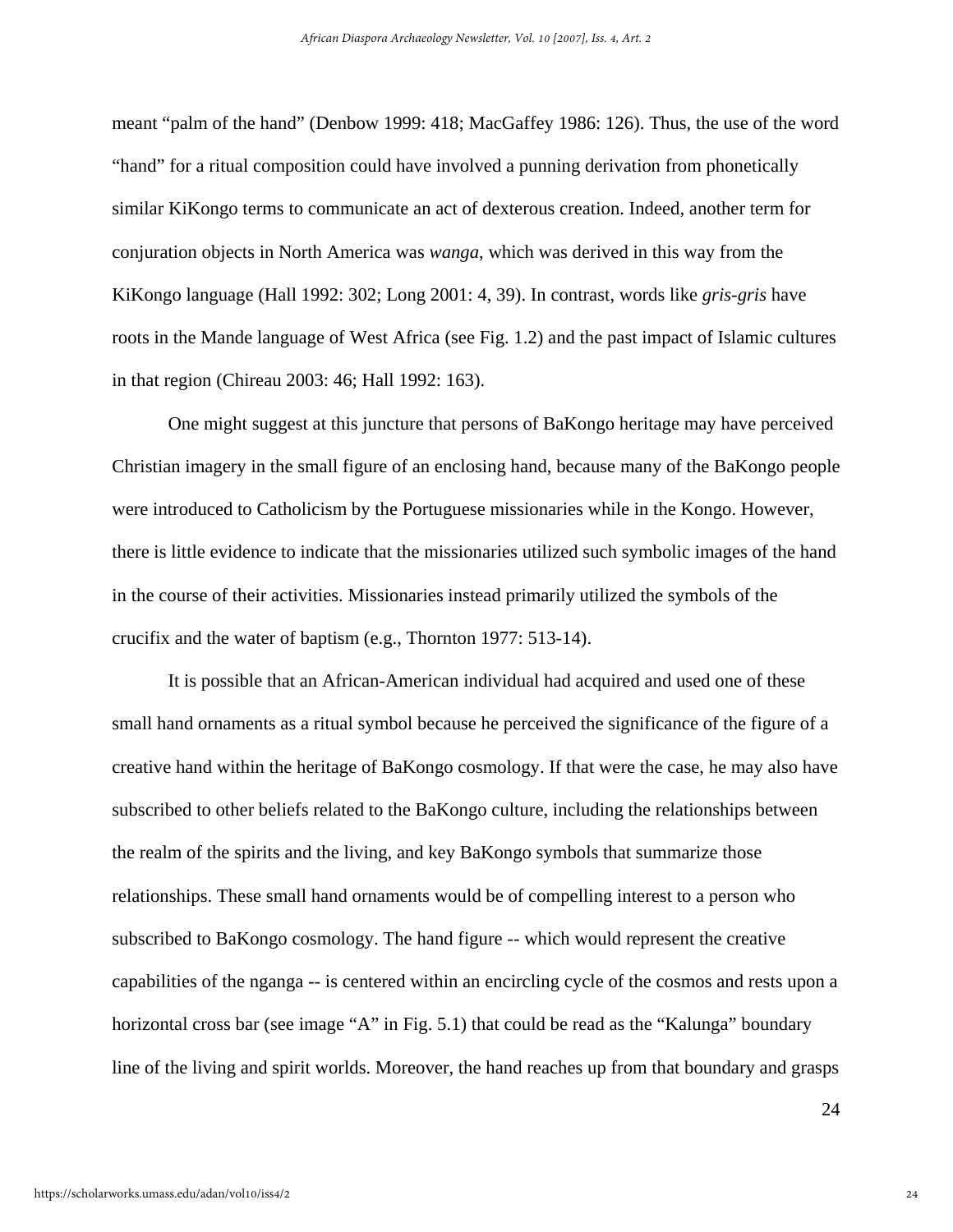the top point of the surrounding circle, which is a position on the cosmic cycle that is symbolic

of powerful acts of the living (Robert F. Thompson, pers. comm.).

Thus, these small ornaments likely embody intersecting lines of history that reach from

the symbols of Christ's passion spreading across the Mediterranean to the expressions of self-

determination through individualized ritual invocations by enslaved African Americans in the

New World.

## **Note**

\* Chris Fennell is assistant professor in the Department of Anthropology at the University of Illinois at Urbana-Champaign, where he is also an affiliate faculty member of the Center for African Studies, the African American Studies and Research Program, the Department of Landscape Architecture, and the College of Law.

## **Acknowledgements**

My sincere thanks to Anne Yentsch, Larry McKee, and Robert Farris Thompson for their comments on this analysis. I am also grateful to Dr. McKee for alerting me to the number of such small brass stampings of hand figures that have been uncovered in other archaeological investigations of past African-American occupation sites in the course of cultural resource management projects.

# **References Cited**

Balandier, Georges. 1968. *Daily Life in the Kingdom of the Kongo: From the Sixteenth to the Eighteenth Century*. Translated by H. Weaver. London: George Allen & Unwin.

Brown, David F. 1990. "Conjure/Doctors: An Exploration of a Black Discourse in America, Antebellum to 1940." *Folklore Forum* 23 (1/2): 3-46.

Brown, Kenneth L. 1994. "Material Culture and Community Structure: The Slave and Tenant Community of Levi Jordan's Plantation, 1848-1892." In *Working Toward Freedom: Slave Society and Domestic Economy in the American South*, edited by Larry E. Hudson, Jr., 95-118. Rochester, N.Y.: University of Rochester Press.

Bruner, Edward M. 1993. "Epilogue: Creative Persona and the Problem of Authenticity." In *Creativity/Anthropology*, edited by Smadar Lavie, Kirin Narayan, and Renato Rosaldo, 321-34. Ithaca, N.Y.: Cornell University Press.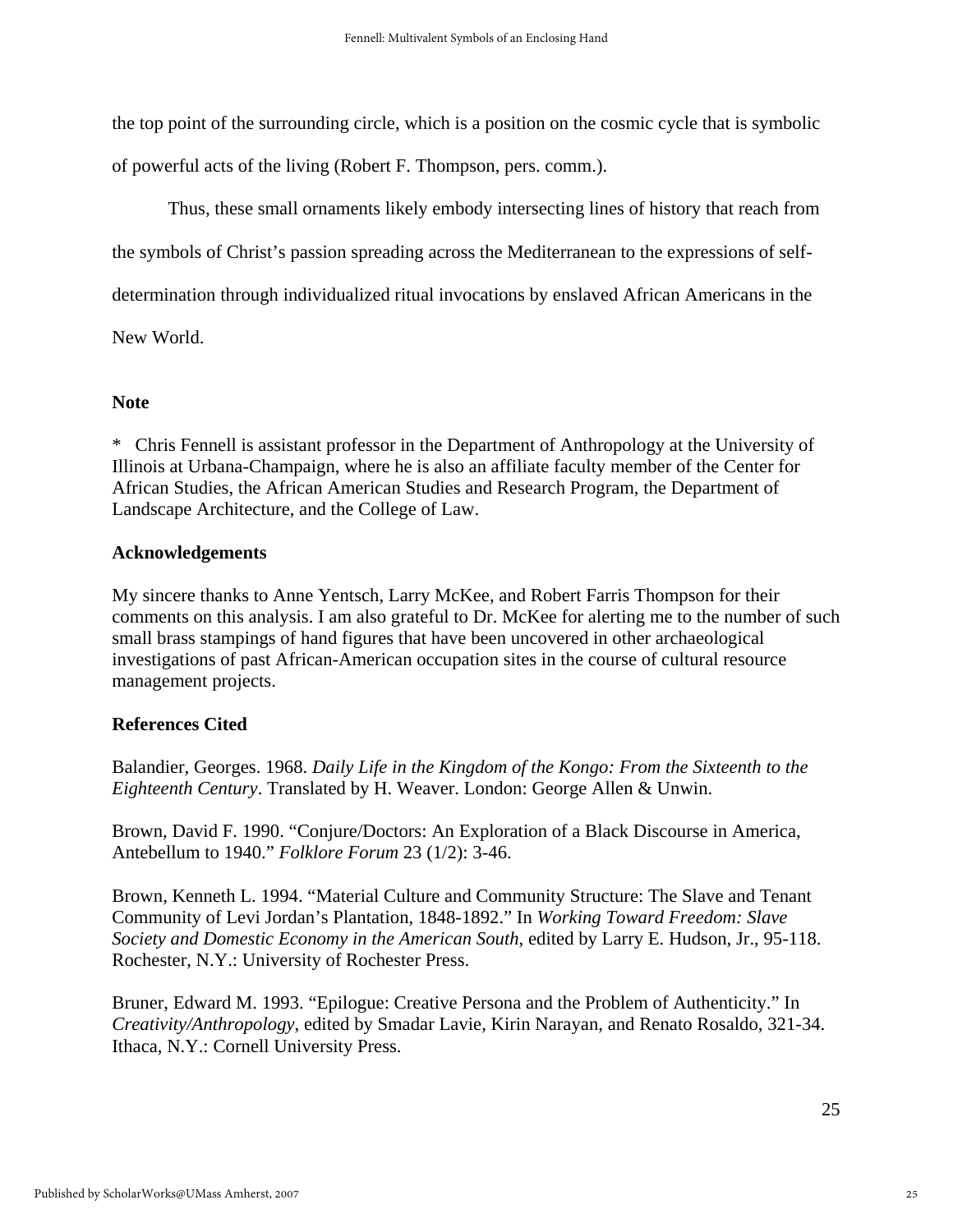Bury, Shirley. 1991. *Jewellery 1789-1910: The International Era*. Woodbridge, UK: Antique Collectors' Club.

Chireau, Yvonne P. 2003. *Black Magic: Religion and the African American Conjuring Tradition*. Berkeley, Calif.: University of California Press.

Deagan, Kathleen A. 2002. *Artifacts of the Spanish Colonies of Florida and the Caribbean, 1500-1800. Vol. 2, Portable Personal Possessions*. Washington, D.C.: Smithsonian Institution Press.

Denbow, James. 1999. "Heart and Soul: Glimpses of Ideology and Cosmology in the Iconography of Tombstones from the Loango Coast of Central America." *Journal of American Folklore* 112 (445): 404-23.

Douglas, Mary. 1975. *Implicit Meanings: Essays in Anthropology*. London: Routledge and Kegan Paul.

Elworthy, Frederick T. 1895. *The Evil Eye: An Account of This Ancient and Widespread Superstition*. London: John Murray.

Elworthy, Frederick T. 1900. *Horns of Honour and Other Studies in the By-Ways of Archaeology*. London: John Murray.

Fabian, Johannes. 1985. "Religious Pluralism: An Ethnographic Approach." In *Theoretical Explorations in African Religion*, edited by Wim van Binsbergen and Matthew Schoffeleers, 138-63. London: KPI.

Fales, Martha G. 1995. *Jewelry in America, 1600-1900*. Woodbridge, UK: Antique Collectors' Club.

Fett, Sharla M. 2002. *Working Cures: Healing, Health and Power on Southern Slave Plantations*. Chapel Hill, N.C.: University of North Carolina Press.

Ferguson, Leland G. 1992. *Uncommon Ground: Archaeology and Early African America*. Washington, D.C.: Smithsonian Institution Press.

Ferguson, Leland G. 1999. "'The Cross Is a Magic Sign:' Marks on Eighteenth-Century Bowls from South Carolina." In *I, Too, Am America: Archaeological Studies of African-American Life*, edited by Theresa A. Singleton, 116-31. Charlottesville, Va.: University Press of Virginia.

Firth, Raymond. 1973. *Symbols: Public and Private*. Ithaca, N.Y.: Cornell University Press.

Franklin, Maria. 1997. "Out of Site, Out of Mind: The Archaeology of an Enslaved Virginian Household, ca. 1740-1778." Ph.D. Diss., University of California, Berkeley. Ann Arbor, Mich.: UMI.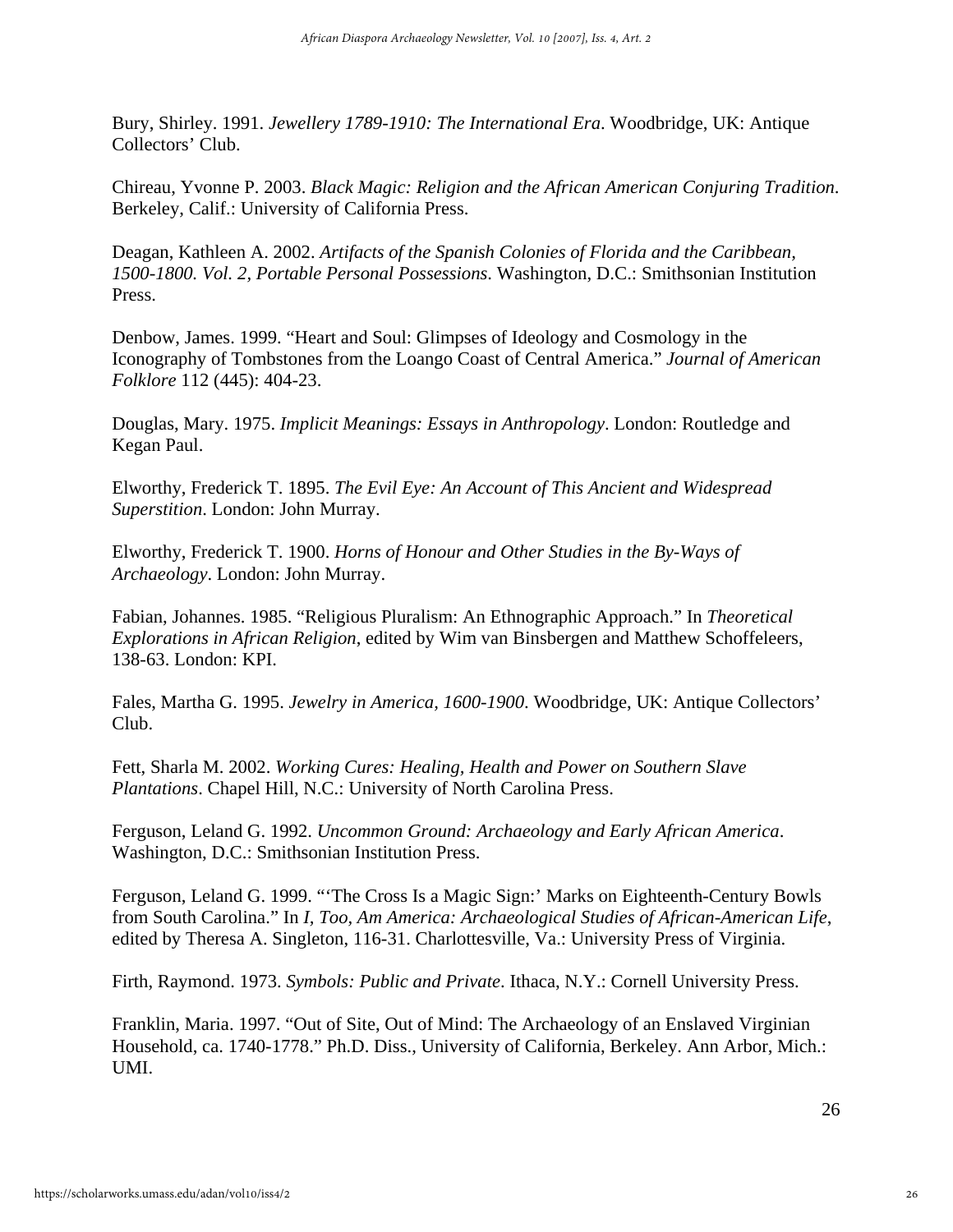Fu-Kiau, Kimbwandènde Kia Bunseki. 2001. *African Cosmology of the Bântu-Kôngo: Tying the Spiritual Knot; Principles of Life and Living*. 2nd ed. Brooklyn, N.Y.: Athelia Henrietta Press/Orunmila.

Galke, Laura J. 2000. "Did the Gods of Africa Die? A Re-examination of a Carroll House Crystal Assemblage." *North American Archaeologist* 21 (1): 19-33.

Geertz, Clifford. 1973. *The Interpretation of Cultures*. New York: Basic Books.

Gomez, Michael A. 1998. *Exchanging Our Country Marks: The Transformation of African Identities in the Colonial and Antebellum South*. Chapel Hill, N.C.: University of North Carolina Press.

Gundaker, Grey. 1998. *Signs of Diaspora, Diaspora of Signs: Literacies, Creolization, and Vernacular Practices in African America*. New York: Oxford University Press.

Hall, Gwendolyn M. 1992. *Africans in Colonial Louisiana: The Development of Afro-Creole Culture in the Eighteenth Century*. Baton Rouge, La.: Louisiana State University Press.

Hansmann, Liselotte, and Lenz Kriss-Rettenbeck. 1966. *Amulett und Talisman: Erscheinungsform und Geschichte*. Munich: Callwey.

Heath, Barbara, Randy Lichtenberger, Keith Adams, Lori Lee, and Elizabeth Paull. 2004. "Poplar Forest Archaeology: Studies in African American Life; Excavations and Analysis of Site A, Southeast Terrace and Site B, Southeast Curtilage, June 2003-June 2004." Report to the Public Welfare Foundation, June 15, 2004. Forest, Va.: Corporation of Jefferson's Poplar Forest.

Hegmon, Michelle. 1992. "Archaeological Research on Style." *Annual Review of Anthropology* 21: 517-36.

Hildburgh, W. L. 1906. "Notes on Spanish Amulets." *Folklore* 17 (4): 454-71.

Hinks, Peter. 1975. *Nineteenth Century Jewellery*. London: Faber and Faber.

Israel, Fred L., ed. 1968. *1897 Sears Roebuck Catalogue*. New York: Chelsea House Publishers.

Jacobson-Widding, Anita. 1979. *Red-White-Black as a Mode of Thought: A Study of Triadic Classification by Colours in the Ritual Symbolism and Cognitive Thought of the Peoples of the Lower Congo*. Stockholm: Uppsala University. Distributed by Almquist and Wiksell, Stockholm.

Jacobson-Widding, Anita. 1991. "The Encounter with the Water Mirror." In *Body and Space: Symbolic Models of Unity and Division in African Cosmology and Experience*, edited by Anita Jacobson-Widding, A., 177-216. Stockholm: Uppsala University. Distributed by Almquist and Wiksell, Stockholm.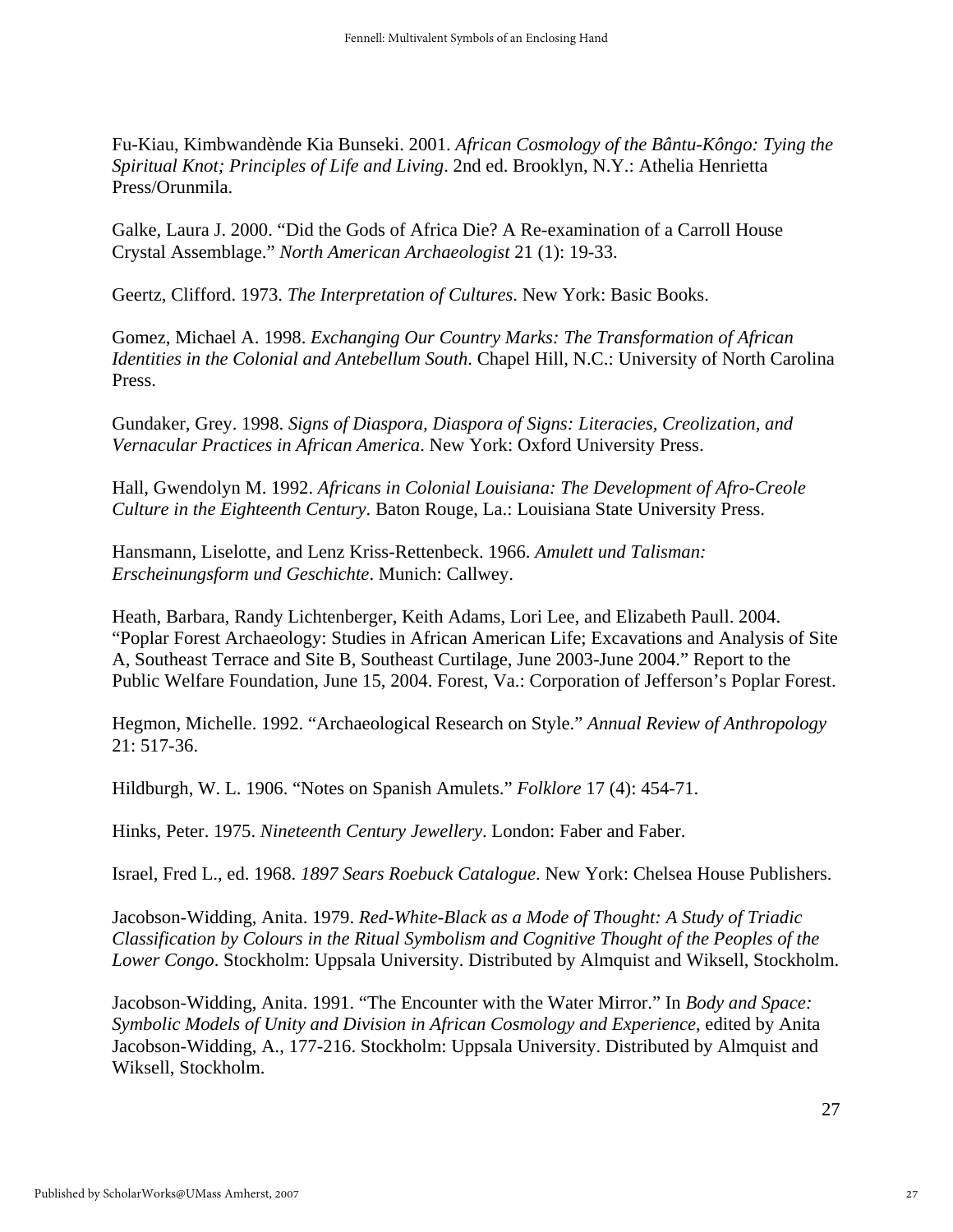Janzen, John M. 1977. "The Tradition of Renewal in Kongo Religion." In *African Religions: A Symposium*, edited by Newell S. Booth, Jr., 69-116. New York: NOK Publishers.

Janzen, John M., and Wyatt MacGaffey. 1974. *An Anthology of Kongo Religion: Primary Texts from Lower Zaire*. Publications in Anthropology No. 5. Lawrence, Kans.: University of Kansas.

Joseph, J. W., Theresa M. Hamby, and Catherine S. Long. 2004. "Historical Archaeology in Georgia." University of Georgia, Laboratory of Archaeology Series, Report No. 39. Georgia Archaeological Research Design Paper No. 14. Stone Mountain, Ga.: New South Associates.

Leone, Mark P. 2005. *The Archaeology of Liberty in an American Capital: Excavations in Annapolis*. Berkeley, Calif.: University of California Press.

Leone, Mark P., and Gladys-Marie Fry. 1999. "Conjuring in the Big House Kitchen: An Interpretation of African American Belief Systems Based on the Uses of Archaeology and Folklore Sources." *Journal of American Folklore* 112 (445): 372-403.

Lightbrown, Ronald W. 1992. *Mediaeval European Jewellery*. London: Trustees of the Victoria and Albert Museum.

Long, Carolyn M. 2001. *Spiritual Merchants: Religion, Magic, and Commerce*. Knoxville, Tenn.: University of Tennessee Press.

Lovejoy, Paul E. 2000. "Identifying Enslaved Africans in the African Diaspora." In *Identity in the Shadow of Slavery*, edited by Paul E. Lovejoy, 1-29. London: Continuum.

MacGaffey, Wyatt. 1970a. *Custom and Government in the Lower Congo*. Berkeley, Calif.: University of California Press.

MacGaffey, Wyatt. 1986. *Religion and Society in Central Africa: The BaKongo of Lower Zaire*. Chicago: University of Chicago Press.

MacGaffey, Wyatt. 1988b. "BaKongo Cosmology." *The World & I*, Sept. 1988: 512-21.

MacGaffey, Wyatt. 1991. *Art and Healing of the BaKongo, Commented by Themselves: Minkisi from the Laman Collection*. Stockholm: Folkens Museum-Etnografiska. Distributed in North America by Indiana University Press, Bloomington, Ind.

MacGaffey, Wyatt. 2000b. *Kongo Political Culture: The Conceptual Challenge of the Particular*. Bloomington, Ind.: Indiana University Press.

MacGaffey, Wyatt. 2000c. "The Kongo Peoples." In *In the Presence of Spirits: African Art from the National Museum of Ethnology, Lisbon*, edited by Frank Herreman, 35-59. New York: Museum for African Art.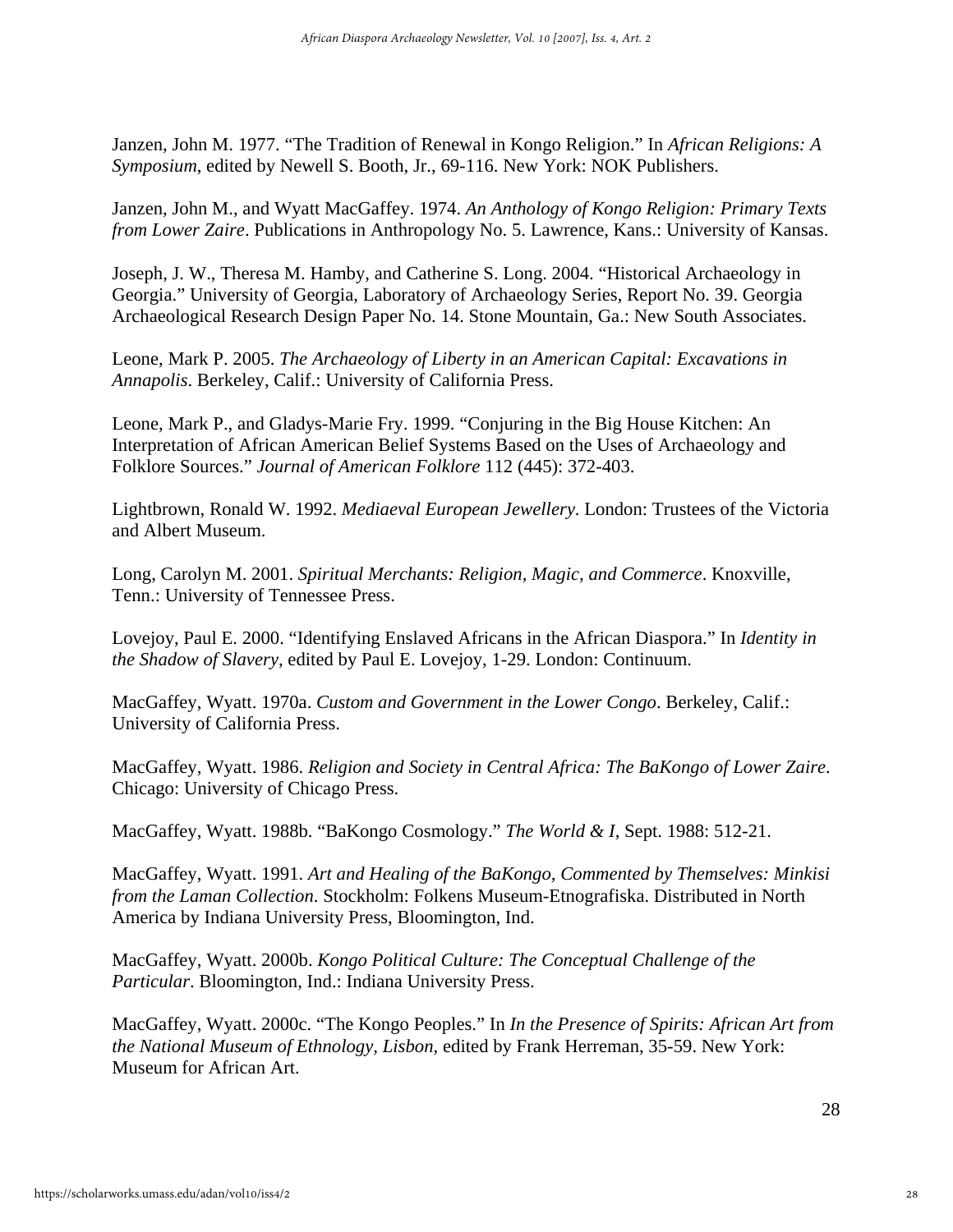Maloney, Clarence. 1976. Introduction to *The Evil Eye*, edited by Clarence Maloney, v-xvi. New York: Columbia University Press.

McKee, Larry. 1995. "The Earth is Their Witness." *The Sciences* 35 (2): 36-41.

Moss, Leonard W., and Stephen C. Cappannari. 1976. "*Mal'occio*, *Ayin ha ra*, *Oculus fascinus*, *Judenblick*: The Evil Eye Hovers Above." In *The Evil Eye*, edited by Clarence Maloney, 1-15. New York: Columbia University Press.

Ortner, Sherry B. "On Key Symbols." 1973. *American Anthropologist* 75 (5): 1338-46.

Patten, Drake. 1992. "Mankala and Minkisi: Possible Evidence of African American Folk Beliefs and Practices." *African-American Archaeology* 6: 5-7.

Posnansky, Merrick. 1999. "West Africanist Reflections on African-American Archaeology." In *I, Too, Am America: Archaeological Studies of African-American Life*, edited by Theresa A. Singleton, 21-37. Charlottesville, Va.: University Press of Virginia.

Roberts, John M. 1976. "Belief in the Evil Eye in World Perspective." In *The Evil Eye*, edited by Clarence Maloney, 221-78. New York: Columbia University Press.

Rosaldo, Renato, Samar Lavie, and Kirin Narayan. 1993. "Introduction: Creativity in Anthropology." In *Creativity/Anthropology*, edited by Samar Lavie, Kirin Narayan, and Renato Rosaldo, 1-8. Ithaca, N.Y.: Cornell University Press.

Russell, Aaron E. 1997. "Material Culture and African-American Spirituality at the Hermitage." *Historical Archaeology* 31 (2): 63-80.

Samford, Patricia. 1996. "The Archaeology of African-American Slavery and Material Culture." *William and Mary Quarterly*, 3d ser., 53 (1): 87-114.

Schneider, David M. 1980. *American Kinship: A Cultural Account*. Chicago: University of Chicago Press.

Singleton, Theresa A. 1991. "The Archaeology of Slave Life." In *Before Freedom Came: African-American Life in the Antebellum South*, edited by Edward D. C. Campbell, Jr. and Kym S. Rice, 155-75. Charlottesville, Va.: University Press of Virginia.

Stafford, Thomas A. 1942. *Christian Symbolism in the Evangelical Churches*. New York: Abingdon-Chokesbury Press.

Strauss, Gerald. 1975. "Success and Failure in the German Reformation." *Past and Present* 67: 30-63.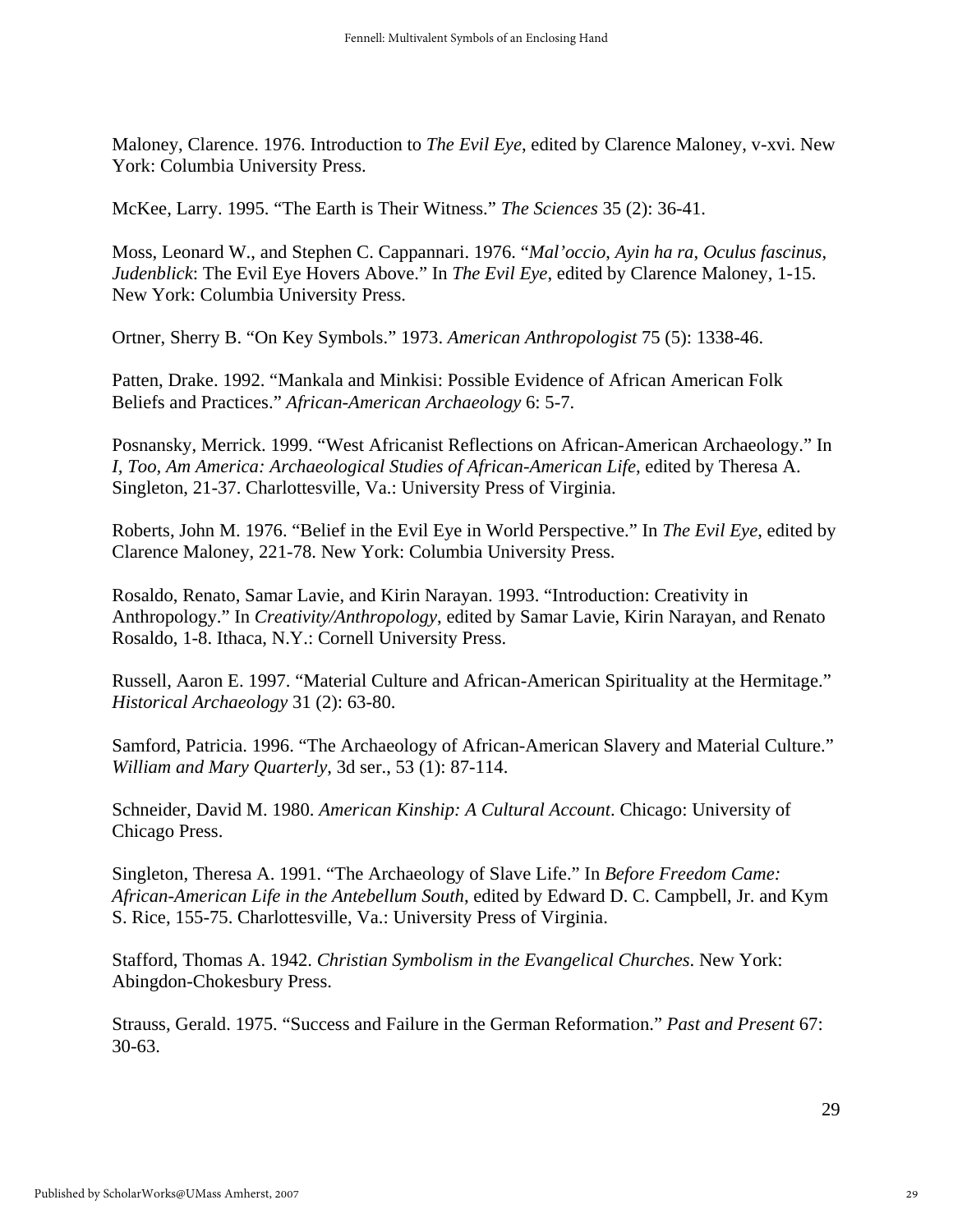Tait, Hugh, ed. 1986. *Jewelry: 7000 Years*. New York: Harry N. Abrams.

Thompson, Robert F. 1983. *Flash of the Spirit: African and Afro-American Art and Philosophy*. New York: Random House.

Thompson, Robert F. 1997. "Translating the World into Generousness." *Res* 32 (Autumn): 19- 36.

Thompson, Robert F., and Joseph Cornet. 1981. *The Four Moments of the Sun: Kongo Art in Two Worlds*. Washington, D.C.: National Gallery of Art.

Thornton, John K. 1977. "Demography and History in the Kingdom of the Kongo, 1550-1750." *Journal of African History* 18 (4): 507-30.

Thornton, John K. 1983. *The Kingdom of the Kongo: Civil War and Transition, 1641-1718*. Madison, Wis.: University of Wisconsin Press.

Thornton, John K. 1998. *Africa and Africans in the Making of the Atlantic World, 1400-1800*. 2nd ed. Cambridge: Cambridge University Press.

Tilley, Christopher. 1999. *Metaphor and Material Culture*. Oxford: Blackwell Publishers.

Turner, Victor. 1967. *The Forest of Symbols: Aspects of Ndembu Ritual*. Ithaca, N.Y.: Cornell University Press.

Turner, Victor. 1973. "Symbols in African Ritual." *Science* 179 (4078) (March 16): 1100-05.

Wagner, Roy. 1975. *The Invention of Culture*. Chicago: University of Chicago Press.

Wagner, Roy. 1986. *Symbols That Stand for Themselves*. Chicago: University of Chicago Press.

Webber, F. R. 1971. *Church Symbolism: An Explanation of the More Important Symbols of the Old Testament and New Testament, the Primitive, the Medieval, and the Modern Church*. Detroit, Mich.: Gale Research.

Wilkie, Laurie A. 1995. "Magic and Empowerment on the Plantation: An Archaeological Consideration of African-American World View." *Southeastern Archaeology* 14 (2): 136-48.

Wilkie, Laurie A. 1997. "Secret and Sacred: Contextualizing the Artifacts of African-American Magic and Religion." *Historical Archaeology* 31 (4): 81-106.

Winston, Anne. 1993. "Tracing the Origins of the Rosary: German Vernacular Texts." *Speculum* 68 (3): 619-36.